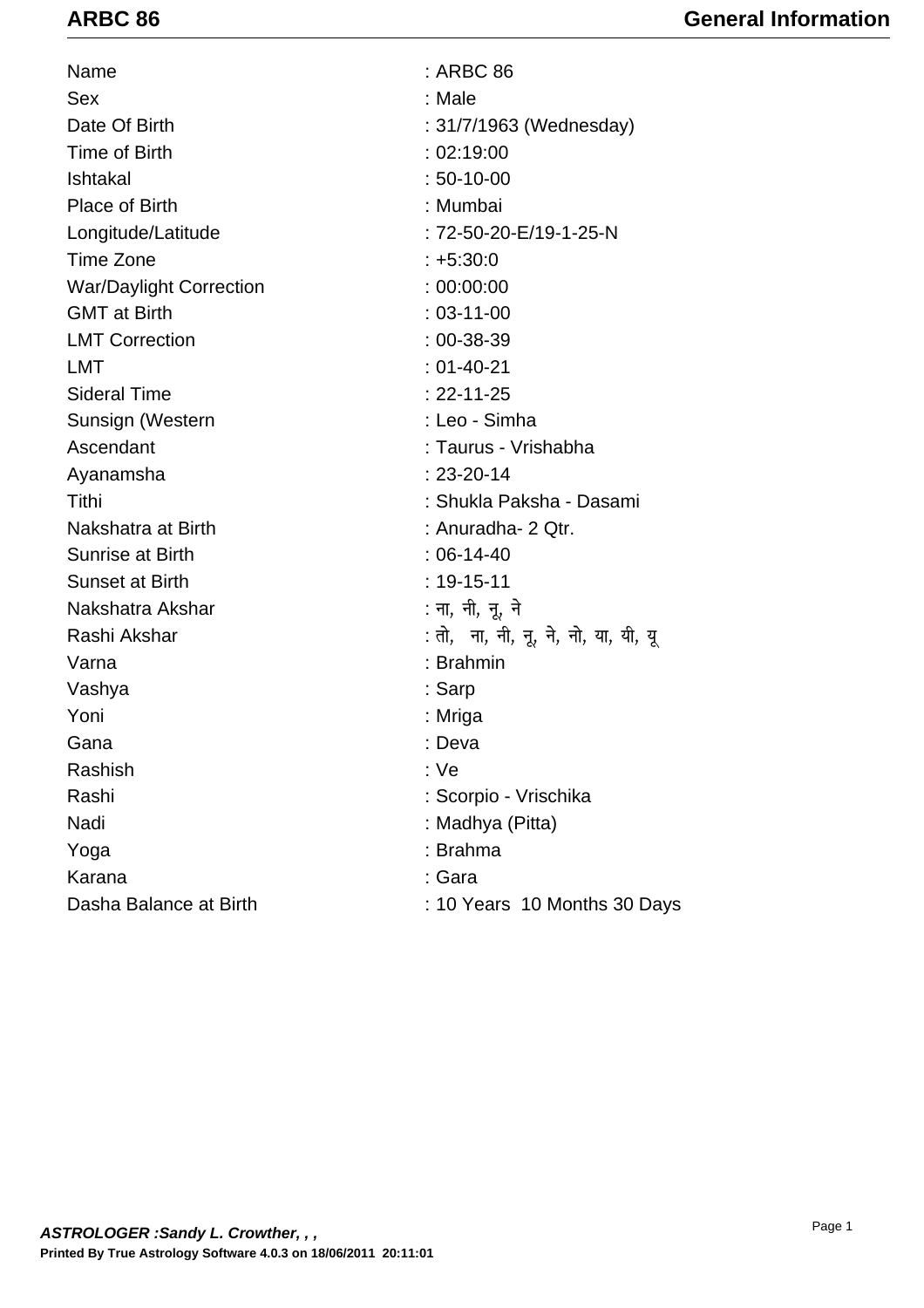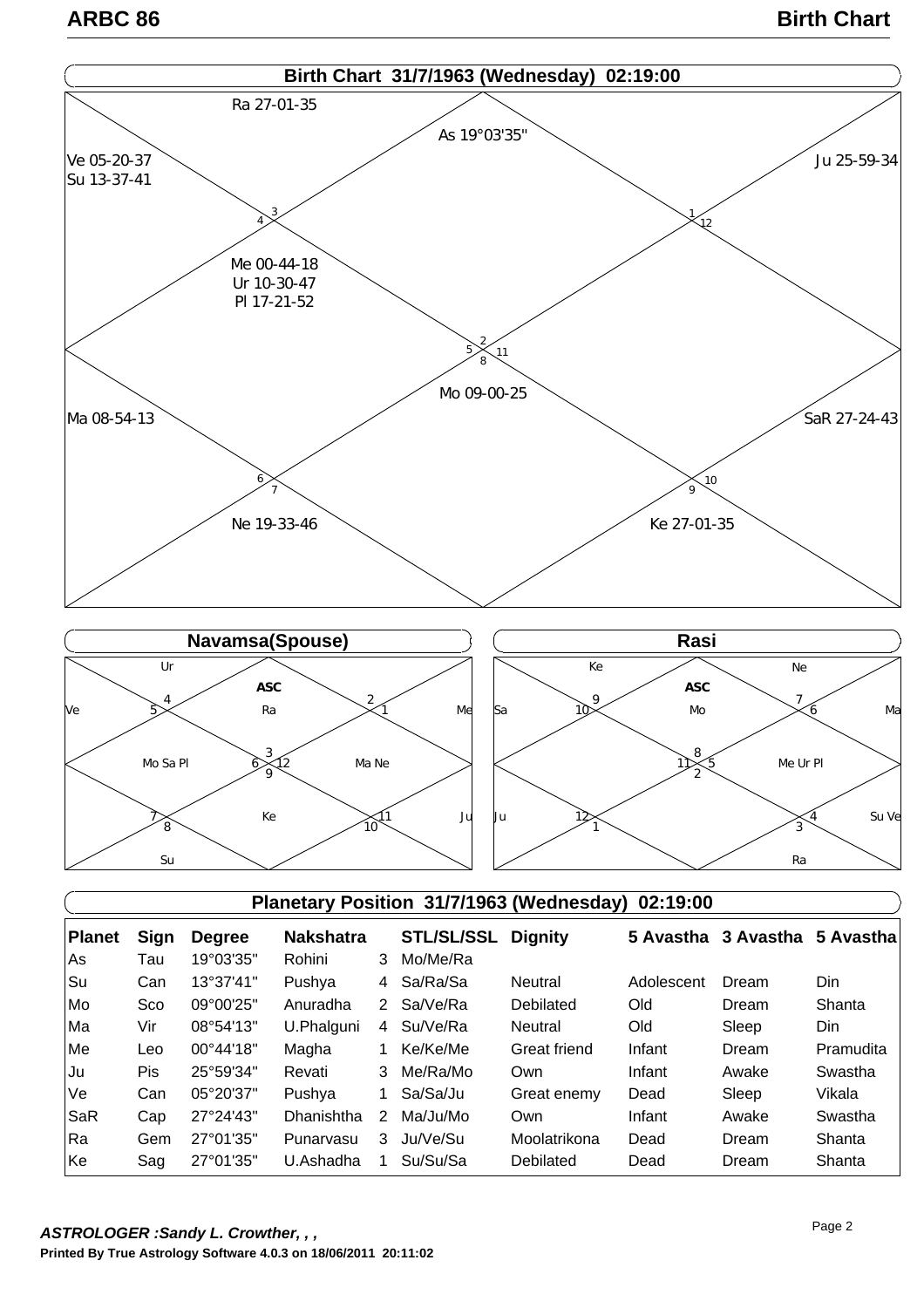|              |     |                     |     | <b>Bhav Spashta Sripati System</b> |                    |           |  |
|--------------|-----|---------------------|-----|------------------------------------|--------------------|-----------|--|
| <b>Bhava</b> |     | <b>Bhava Arambh</b> |     | <b>Bhava Madhya</b>                | <b>Bhava Antya</b> |           |  |
|              | Tau | 02°09'26"           | Tau | 19°03'35"                          | Gem                | 01°45'31" |  |
| Ш            | Gem | 01°45'31"           | Gem | 14°27'27"                          | Gem                | 27°00'19" |  |
| III          | Gem | 27°00'19"           | Can | 09°33'12"                          | Can                | 23°30'32" |  |
| IV           | Can | 23°30'32"           | Leo | 07°27'52"                          | Leo                | 23°42'01" |  |
| V            | Leo | 23°42'01"           | Vir | 09°56'11"                          | Vir                | 27°35'43" |  |
| VI           | Vir | 27°35'43"           | Lib | 15°15'16"                          | Sco                | 02°09'26" |  |
| VII          | Sco | 02°09'26"           | Sco | 19°03'35"                          | Sag                | 01°45'31" |  |
| VIII         | Sag | $01^{\circ}45'31"$  | Sag | 14°27'27"                          | Sag                | 27°00'19" |  |
| IX           | Sag | 27°00'19"           | Cap | 09°33'12"                          | Cap                | 23°30'32" |  |
| X            | Cap | 23°30'32"           | Aqu | 07°27'52"                          | Aqu                | 23°42'01" |  |
| XI           | Aqu | 23°42'01"           | Pis | 09°56'11"                          | <b>Pis</b>         | 27°35'43" |  |
| XII          | Pis | 27°35'43"           | Ari | 15°15'16"                          | Tau                | 02°09'26" |  |

|              |     |                     |     | <b>Bhav Spashta Equal House System</b> |                    |           |
|--------------|-----|---------------------|-----|----------------------------------------|--------------------|-----------|
| <b>Bhava</b> |     | <b>Bhava Arambh</b> |     | <b>Bhava Madhya</b>                    | <b>Bhava Antya</b> |           |
|              | Tau | 04°03'35"           | Tau | 19°03'35"                              | Gem                | 04°03'35" |
| Ш            | Gem | 04°03'35"           | Gem | 19°03'35"                              | Can                | 04°03'35" |
| Ш            | Can | 04°03'35"           | Can | 19°03'35"                              | Leo                | 04°03'35" |
| IV           | Leo | 04°03'35"           | Leo | 19°03'35"                              | Vir                | 04°03'35" |
| V            | Vir | 04°03'35"           | Vir | 19°03'35"                              | Lib                | 04°03'35" |
| VI           | Lib | 04°03'35"           | Lib | 19°03'35"                              | Sco                | 04°03'35" |
| VII          | Sco | 04°03'35"           | Sco | 19°03'35"                              | Sag                | 04°03'35" |
| VIII         | Sag | 04°03'35"           | Sag | 19°03'35"                              | Cap                | 04°03'35" |
| IX           | Cap | 04°03'35"           | Cap | 19°03'35"                              | Aqu                | 04°03'35" |
| Χ            | Aqu | 04°03'35"           | Aqu | 19°03'35"                              | <b>Pis</b>         | 04°03'35" |
| XI           | Pis | 04°03'35"           | Pis | 19°03'35"                              | Ari                | 04°03'35" |
| XII          | Ari | 04°03'35"           | Ari | 19°03'35"                              | Tau                | 04°03'35" |



**Printed By True Astrology Software 4.0.3 on 18/06/2011 20:11:02** *ASTROLOGER :Sandy L. Crowther, , ,*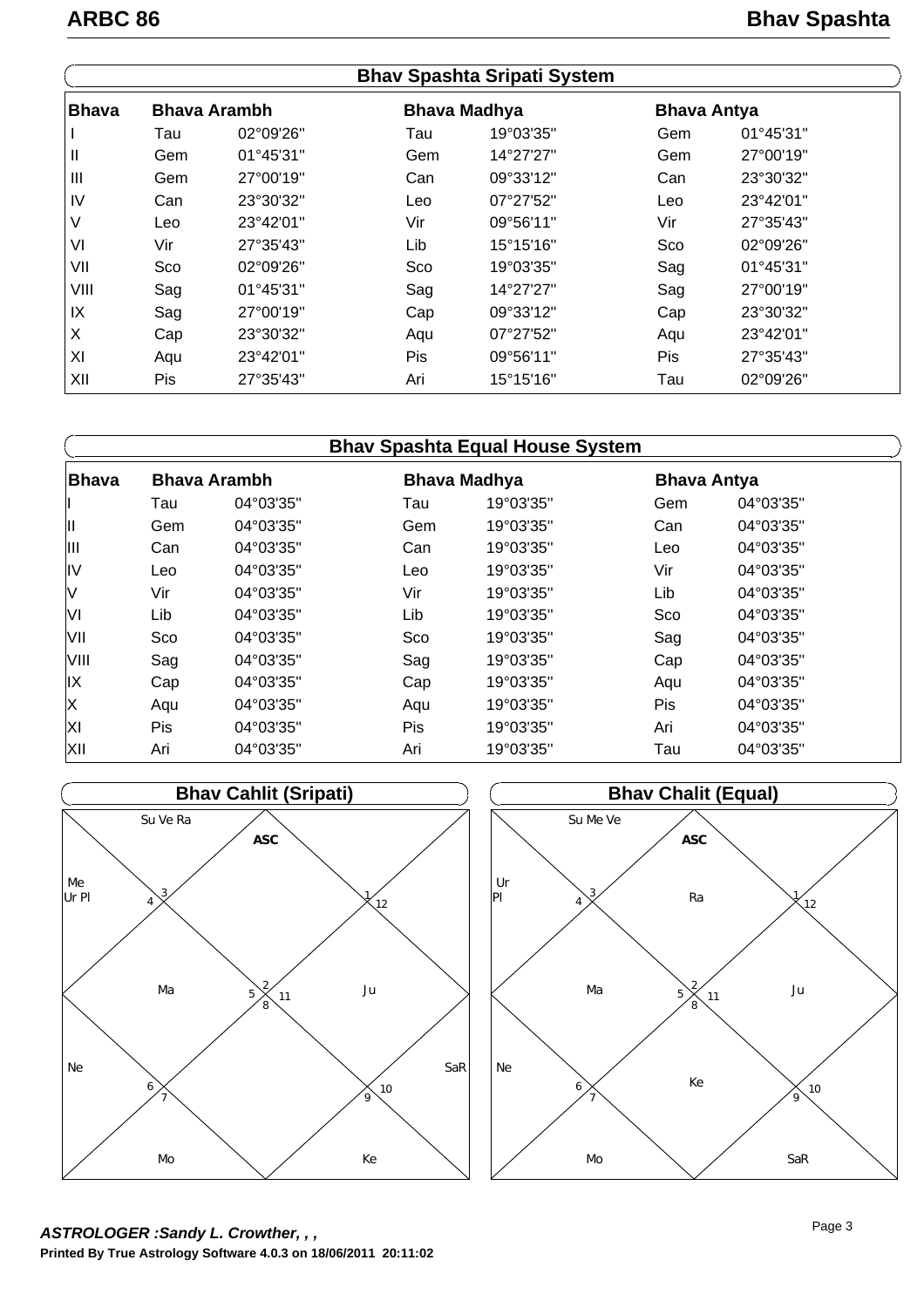# **ARBC 86 Divisional Charts**



**Printed By True Astrology Software 4.0.3 on 18/06/2011 20:11:02** *ASTROLOGER :Sandy L. Crowther, , ,*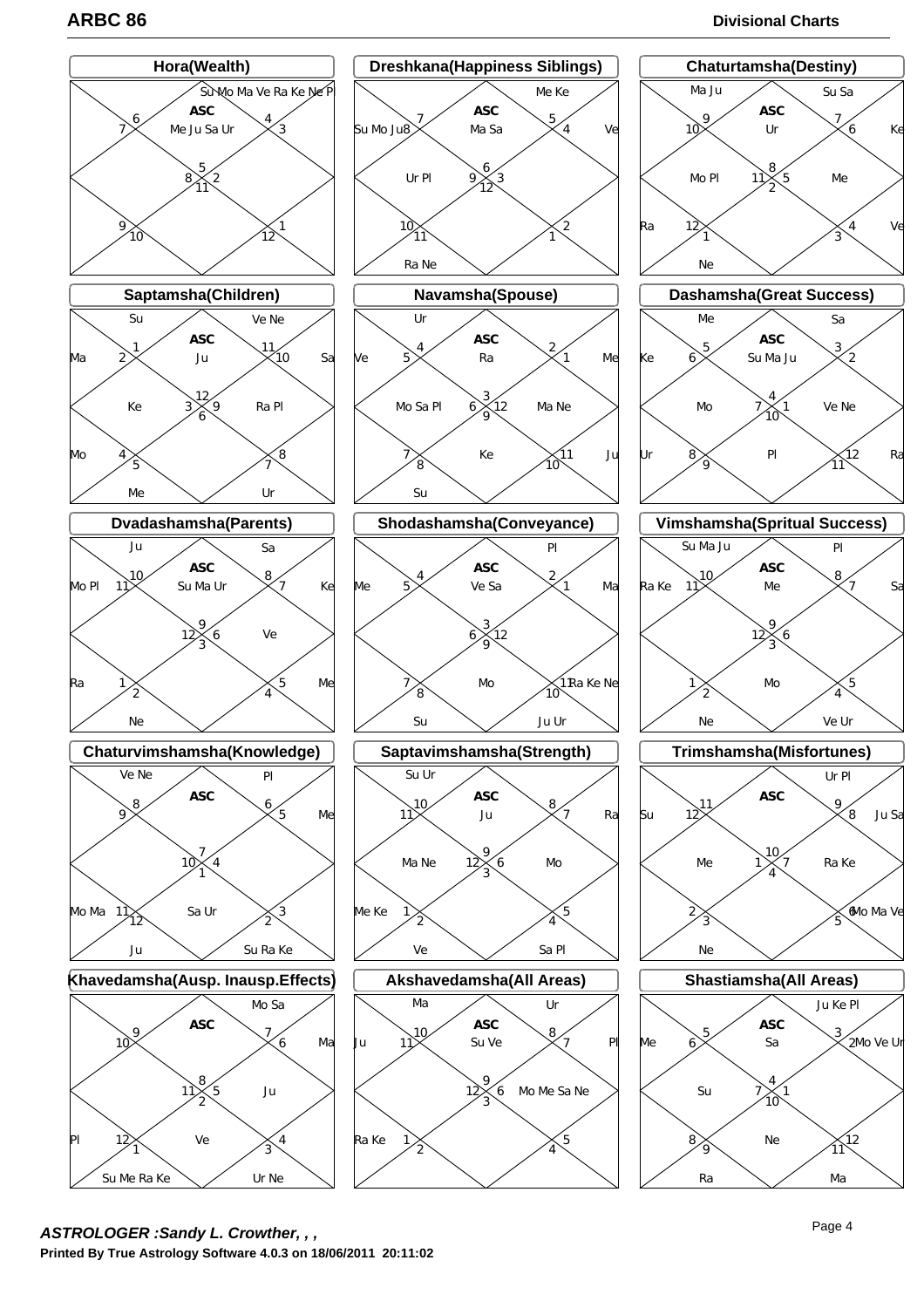| Planet  | Sthan Bala Dig |       | Bala Kaala Bala | Chesta<br><b>Bala</b> | Naisargik<br>bala | Drik Bala |        | Total Bala Bala in Rupa Ratio of | bala |
|---------|----------------|-------|-----------------|-----------------------|-------------------|-----------|--------|----------------------------------|------|
| Sun     | 143.79         | 07.95 | 82.82           | 53.45                 | 60.00             | 52.63     | 400.63 | 06.68                            | 1.03 |
| Moon    | 237.00         | 29.49 | 236.94          | 38.46                 | 51.43             | 77.89     | 671.20 | 11.19                            | 1.86 |
| Mars    | 143.63         | 10.48 | 147.59          | 24.93                 | 17.14             | 21.58     | 365.36 | 06.09                            | 1.22 |
| Mercury | 265.25         | 36.11 | 128.71          | 15.15                 | 25.71             | 40.71     | 511.64 | 08.53                            | 1.22 |
| Jupiter | 192.00         | 42.31 | 121.29          | 37.67                 | 34.29             | 05.30     | 432.85 | 07.21                            | 1.11 |
| Venus   | 115.22         | 49.29 | 162.47          | 04.31                 | 42.86             | 53.22     | 427.37 | 07.12                            | 1.30 |
| Saturn  | 128.53         | 37.22 | 122.10          | 55.31                 | 08.57             | 57.79     | 409.52 | 06.83                            | 1.37 |

# **Shad Bala**

# **Bhav Bala**

| Cusp                      |          | Ш     | Ш     | IV    | V     | VI    | VII   | VIII  | IX    | Χ        | XI    | XII         |
|---------------------------|----------|-------|-------|-------|-------|-------|-------|-------|-------|----------|-------|-------------|
| Bhav Adhipati Bal         | 427.4    | 511.6 | 671.2 | 400.6 | 511.6 | 427.4 | 365.4 | 432.9 | 409.5 | 409.5    | 432.9 | 365.4       |
| <b>Bhav Dig Bal</b>       | 30       | 50    | 20    |       | 20    | 10    | 60    | 10    | 50    | 30       | 10    | 40          |
| <b>Bhav Drishti Bal</b>   | 16.3     | 37.7  | 53.1  | 27.5  | 24.4  | 66.1  | 78.6  | 28.3  | 23.9  | 66.1     | 25.4  | $-1.4$      |
| Bhay Subh Ashubh Bal      | $\Omega$ | 0     | -60   | 60    | -60   | 0     | 0     | 0     | -60   | $\Omega$ | 60    | $\mathbf 0$ |
| <b>Bhav Dinaratri Bal</b> | 15       | 0     | 15    | 0     | 0     | 0     | 0     | 15    | 15    | 0        | 0     | 15          |
| <b>Total Bhav Bal</b>     | 488.     | 599.3 | 699.3 | 488.1 | 496   | 503.5 | 504   | 486.2 | 438.4 | 505.6    | 528.3 | 419         |

|                         | <b>Bhay Bala</b> |       |       |       |       |       |       |       |       |       |       |             |  |  |
|-------------------------|------------------|-------|-------|-------|-------|-------|-------|-------|-------|-------|-------|-------------|--|--|
| Cusp                    |                  | Ш     | Ш     | IV    | v     | VI    | VII   | VIII  | IX    | Χ     | XI    | XII         |  |  |
| Bhav Adhipati Bal       | 427.4            | 511.6 | 671.2 | 400.6 | 511.6 | 427.4 | 365.4 | 432.9 | 409.5 | 409.5 | 432.9 | 365.4       |  |  |
| <b>Bhav Dig Bal</b>     | 30               | 50    | 20    | 0     | 20    | 10    | 60    | 10    | 50    | 30    | 10    | 40          |  |  |
| <b>Bhav Drishti Bal</b> | 16.3             | 37.7  | 53.1  | 27.5  | 24.4  | 66.1  | 78.6  | 28.3  | 23.9  | 66.1  | 25.4  | $-1.4$      |  |  |
| Bhay Subh Ashubh Bal    | 0                | 0     | -60   | 60    | -60   | 0     | 0     | 0     | -60   | 0     | 60    | $\mathbf 0$ |  |  |
| Bhay Dinaratri Bal      | 15               | 0     | 15    | 0     | 0     | 0     | 0     | 15    | 15    | 0     | 0     | 15          |  |  |
| Total Bhav Bal          | 488.7            | 599.3 | 699.3 | 488.1 | 496   | 503.5 | 504   | 486.2 | 438.4 | 505.6 | 528.3 | 419         |  |  |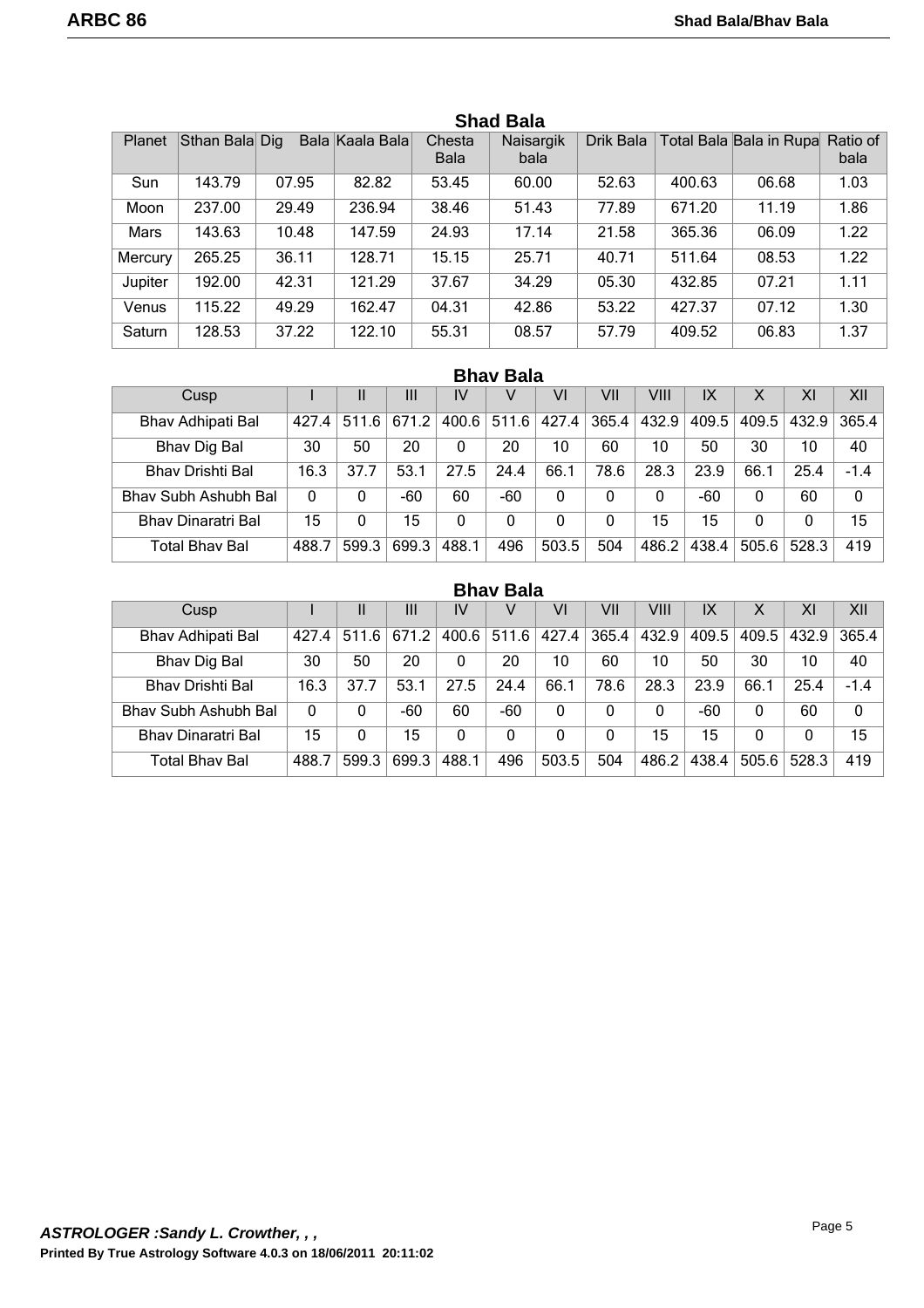| Varga Name       | Sun        | Moon | <b>Mars</b> | ີ<br><b>Mercury</b> | Jupiter    | Venus | Saturn     | Rahu       | Ketu       |
|------------------|------------|------|-------------|---------------------|------------|-------|------------|------------|------------|
| Hora             | Can        | Can  | Can         | Leo                 | Leo        | Can   | Leo        | Can        | Can        |
| Dreshkana        | Sco        | Sco  | Vir         | Leo                 | Sco        | Can   | Vir        | Agu        | Leo        |
| Chaturtamsha     | Lib        | Aqu  | Saq         | Leo                 | Saq        | Can   | Lib        | Pis        | Vir        |
| Saptamsha        | Saq        | Sco  | Sco         | Ari                 | <b>Pis</b> | Sco   | <b>Pis</b> | Vir        | Vir        |
| Navamsha         | Ari        | Can  | Tau         | Leo                 | <b>Pis</b> | Agu   | Cap        | Sag        | Gem        |
| Dashamsha        | Can        | Agu  | Lib         | Saq                 | Agu        | Tau   | Sco        | Pis        | <b>Pis</b> |
| Dvadashamsha     | Sco        | Vir  | <b>Pis</b>  | Ari                 | Agu        | Leo   | Vir        | Gem        | Sag        |
| Shodashamsha     | Can        | Lib  | Can         | Leo                 | Can        | Ari   | Gem        | <b>Pis</b> | Vir        |
| Vimshamsha       | Sag        | Aqu  | Sag         | Leo                 | Cap        | Vir   | Sco        | Ari        | Lib        |
| Chaturvimshamsha | Sco        | Sag  | Ari         | Leo                 | Cap        | Gem   | Gem        | Agu        | Aqu        |
| Saptavimshamsha  | Cap        | Gem  | Cap         | Sag                 | Cap        | Can   | Lib        | Aqu        | Aqu        |
| Trimshamsha      | Tau        | Agu  | Agu         | Leo                 | <b>Pis</b> | Sco   | Ari        | Tau        | Tau        |
| Khavedamsha      | Cap        | Vir  | <b>Pis</b>  | Ari                 | Saq        | Tau   | Can        | Lib        | Ari        |
| Akshavedamsha    | <b>Pis</b> | Vir  | Vir         | Ari                 | Sco        | Vir   | Sco        | Lib        | Lib        |
| Shastiamsha      | Ari        | Lib  | Vir         | Ari                 | Leo        | Tau   | Lib        | Ari        | Ari        |
| Ashtottaramsha   | Sag        | Vir  | Cap         | Vir                 | Agu        | Saq   | Vir        | Ari        | Ari        |

# **Varga Summry**

# **Varga Dignities**

| Varga Name       | Sun   | Moon         | <b>Mars</b> | <b>Mercury</b> | Jupiter      | Venus | Saturn | Rahu         | Ketu  |
|------------------|-------|--------------|-------------|----------------|--------------|-------|--------|--------------|-------|
| Hora             | Neutr | <b>Neutr</b> | Own         | Deb            | Gr.Fr        | Gr.Fr | Gr.En  | Neutr        | Gr.En |
| Dreshkana        | Gr.Fr | Gr.Fr        | Deb         | Neutr          | Gr.Fr        | Gr.Fr | Gr.En  | Gr.Fr        | Neutr |
| Chaturtamsha     | Deb   | Deb          | Enem        | Neutr          | Gr.Fr        | Own   | Gr.En  | Exal         | Mool  |
| Saptamsha        | Gr.Fr | Gr.Fr        | Deb         | Own            | Enem         | Own   | Enem   | Enem         | Enem  |
| Navamsha         | Exal  | Exal         | 0wn         | Frnd           | <b>Neutr</b> | Own   | Gr.Fr  | Own          | Gr.Fr |
| Dashamsha        | Neutr | Neutr        | Frnd        | Enem           | Frnd         | Frnd  | Own    | Mool         | Mool  |
| Dvadashamsha     | Neutr | Neutr        | Mool        | Gr.Fr          | Frnd         | Enem  | Neutr  | Neutr        | Frnd  |
| Shodashamsha     | Gr.Fr | Gr.Fr        | Enem        | Deb            | Gr.Fr        | Exal  | Frnd   | Gr.Fr        | Mool  |
| Vimshamsha       | Gr.Fr | Gr.Fr        | Frnd        | Gr.Fr          | <b>Neutr</b> | Deb   | Deb    | Mool         | Deb   |
| Chaturvimshamsha | Neutr | Neutr        | Frnd        | Own            | Gr.Fr        | Deb   | Gr.Fr  | Gr.Fr        | Neutr |
| Saptavimshamsha  | Neutr | Neutr        | Neutr       | Exal           | Frnd         | Deb   | Neutr  | Exal         | Neutr |
| Trimshamsha      | Gr.En | Gr.En        | Frnd        | Frnd           | Gr.Fr        | Own   | Frnd   | Deb          | Neutr |
| Khavedamsha      | Gr.En | Gr.En        | Mool        | Gr.Fr          | Frnd         | Own   | 0wn    | Neutr        | Exal  |
| Akshavedamsha    | Neutr | <b>Neutr</b> | Mool        | Gr.En          | Enem         | Gr.Fr | Deb    | Mool         | Exal  |
| Shastiamsha      | Exal  | Exal         | Enem        | Gr.En          | Enem         | Neutr | Own    | Exal         | Deb   |
| Ashtottaramsha   | Gr.Fr | Gr.Fr        | Mool        | Exal           | Exal         | Enem  | Frnd   | <b>Neutr</b> | Deb   |

# **Varga Vishwa**

| Planet         | D0. | D09 | D <sub>0</sub> 2 |    | D <sub>04</sub> | D <sub>06</sub> | D07 | D08 | D10 | D <sub>12</sub> | D <sub>16</sub> | D <sub>20</sub> | D <sub>24</sub> | D2 | D30 | D40 | D45 | D <sub>60</sub> | D <sub>108</sub> D <sub>144</sub> |    |
|----------------|-----|-----|------------------|----|-----------------|-----------------|-----|-----|-----|-----------------|-----------------|-----------------|-----------------|----|-----|-----|-----|-----------------|-----------------------------------|----|
| Sun            | 10  | 10  | 18               | 10 | 18              | 18              | 10  | 10  | 18  | 18              | 10              | 10              | ხ               | 5  | 10  | 10  | 18  | 5               | 18                                | 5  |
| Moon           | 15  | 20  | 15               |    |                 | 20              | 15  | 10  |     | 15              | 15              | 10              | 15              | 10 | 10  |     | 10  |                 | 15                                | 18 |
| Mars           | 10  | 10  | 10               | 10 | 20              | 15              |     | 18  | 18  | 18              | 20              | 15              | 15              | 18 | 5   | ხ   |     |                 | 20                                | 5  |
| <b>Mercury</b> | 18  | 18  | 18               | 18 |                 | 10              | 15  | 15  | 18  | 10              | 18              | 15              | 18              | 15 |     |     | 20  | 20              | 20                                |    |
| Jupiter        | 20  | 18  | 18               | 20 | 20              | 20              | 15  |     | 18  | 15              |                 | 15              | 20              | 20 | 18  | 10  |     | 10              | 10                                | 5  |
| Venus          | 5   | ხ   | 5                | 5  |                 | 18              | 20  | 10  | 15  | 18              | 18              | 10              | 15              | 20 | 10  | 20  | 15  | 20              |                                   | 20 |
| Saturn         | 20  | 10  | 18               | 18 |                 | 20              | 10  | 10  | 18  | 10              | 18              | 18              | 10              | 10 | 10  | 10  | 10  | 10              | 5                                 | 10 |

|             |       |             |         |             | <b>Vimsopak Bala</b> |              |        |             |         |       |
|-------------|-------|-------------|---------|-------------|----------------------|--------------|--------|-------------|---------|-------|
| Planet      | $V-6$ | Own Vargas  | $V - 7$ | Own Vargas  | $V-10$               | Own Vargas   | $D-16$ | Own Vargas  | Average | %     |
| Sun         | 12.40 | 0           | 13.40   | 0           | 11.15                | 0            | 09.95  | 0           | 11.73   | 58.63 |
| Moon        | 14.00 |             | 14.63   | 2 - Kimsuka | 12.40                | 2 - Parijata | 11.80  | 2 - Bhedaka | 13.21   | 66.03 |
| <b>Mars</b> | 12.55 | $\mathbf 0$ | 12.55   | $\mathbf 0$ | 11.80                |              | 12.13  |             | 12.26   | 61.28 |
| Mercury     | 15.90 | 0           | 14.33   | $\Omega$    | 16.25                |              | 16.63  | 2 - Bhedaka | 15.78   | 78.88 |
| Jupiter     | 15.55 |             | 16.55   | 2 - Kimsuka | 14.58                | 2 - Parijata | 13.58  | 5 - Kanduka | 15.06   | 75.31 |
| Venus       | 07.80 | $\mathbf 0$ | 09.70   | $\Omega$    | 13.18                |              | 12.58  | 3 - Kusumia | 10.81   | 54.06 |
| Saturn      | 14.60 |             | 14.20   | 2 - Kimsuka | 14.05                | 2 - Parijata | 13.80  | 2 - Bhedaka | 14.16   | 70.81 |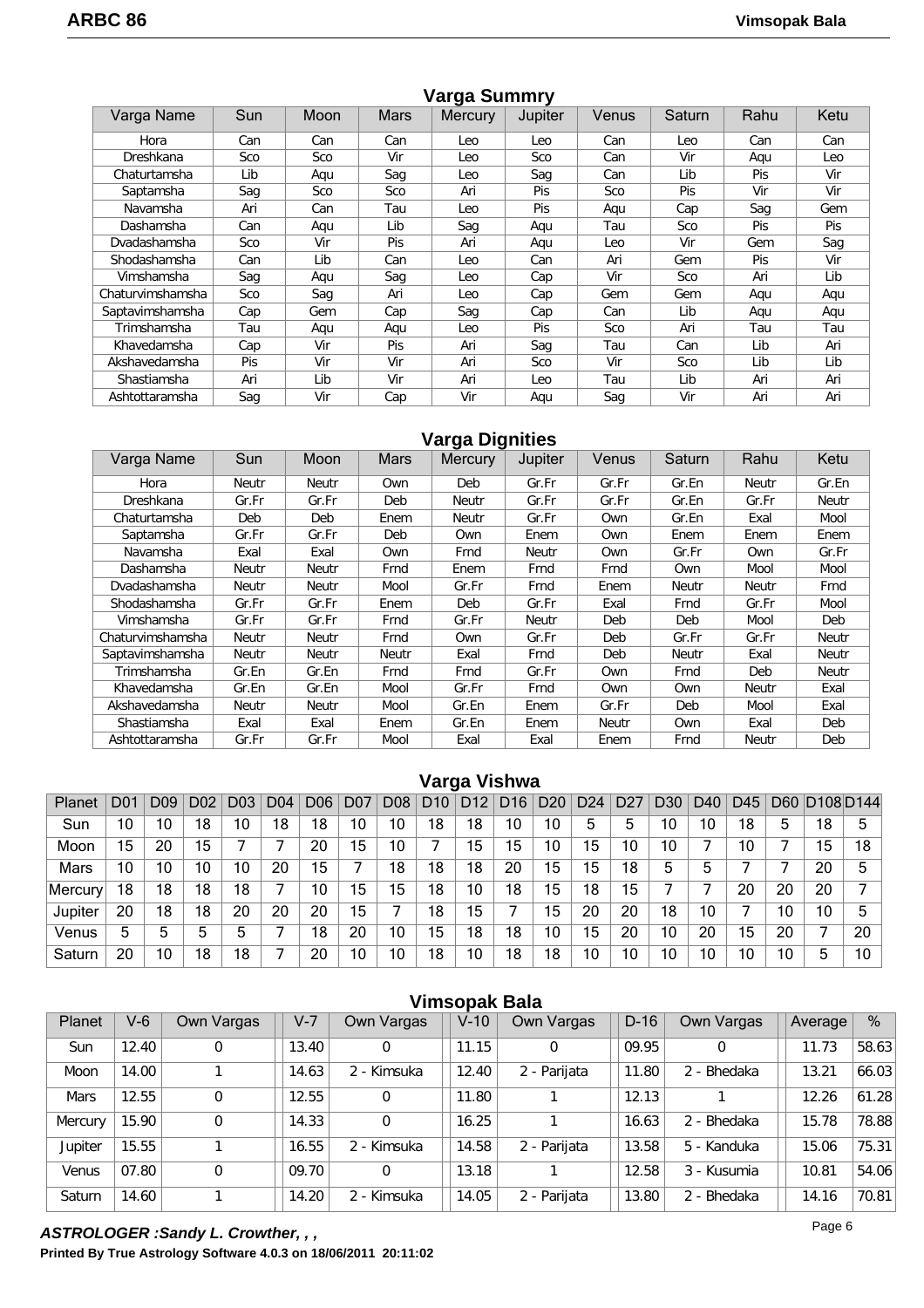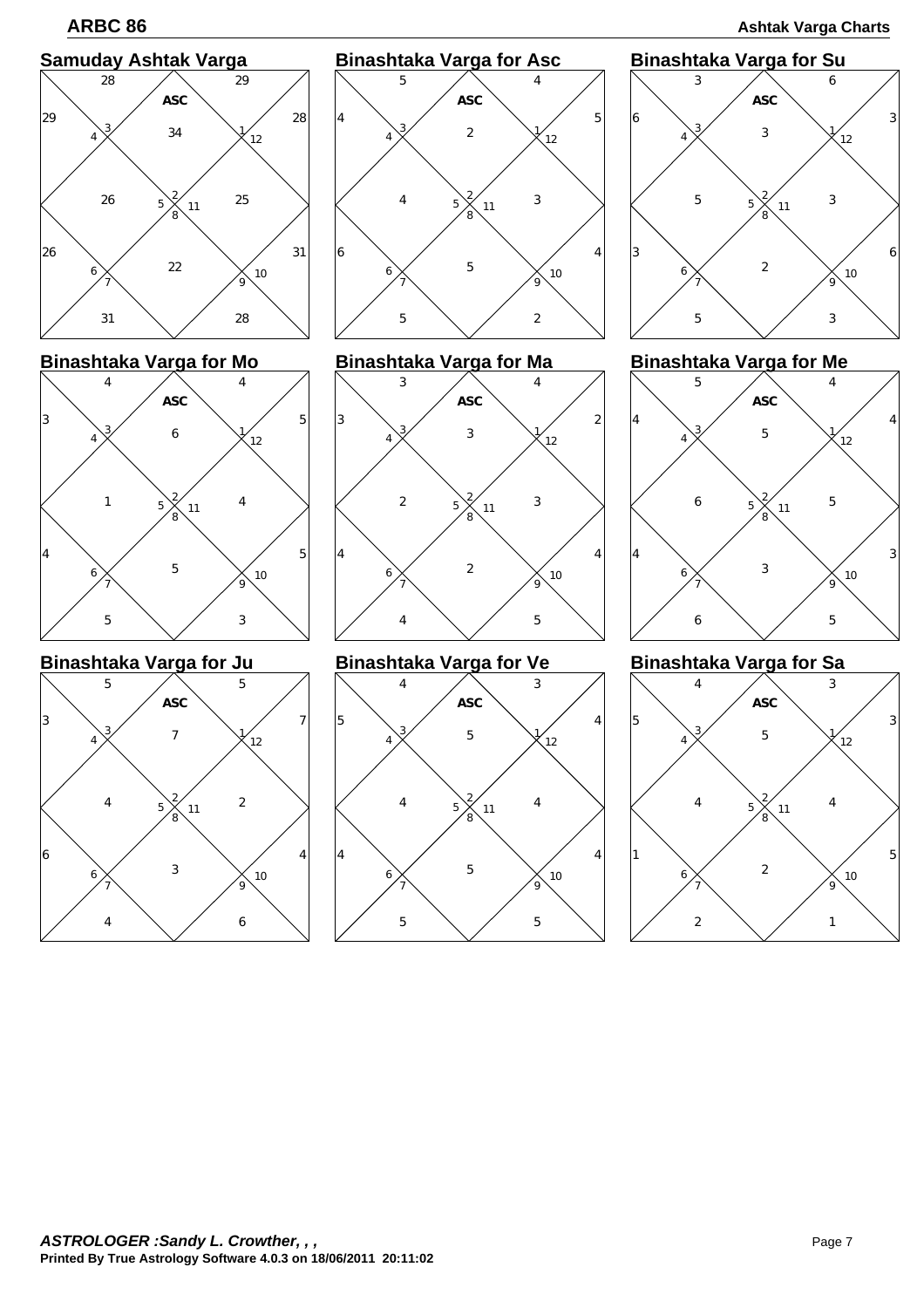| <b>Natal Sarvashtak Chart</b> |                |                |                          |    |                |    |                |                |                |    |                |    |                |
|-------------------------------|----------------|----------------|--------------------------|----|----------------|----|----------------|----------------|----------------|----|----------------|----|----------------|
|                               | Name           | Та             | Ge                       | Сa | Le             | Vi | Li             | Sc             | Sg             | Cp | Aq             | Pi | Ar             |
|                               | Sign           | 2              | 3                        | 4  | 5              | 6  | 7              | 8              | 9              | 10 | 11             | 12 | 1              |
| Planet                        | Rashi          | 1              | $\overline{\phantom{0}}$ | 3  | $\overline{4}$ | 5  | 6              | 7              | 8              | 9  | 10             | 11 | 12             |
| Sun                           | 4              | 3              | 3                        | 6  | 5              | 3  | 5              | $\overline{2}$ | 3              | 6  | 3              | 3  | 6              |
| Moon                          | 8              | 6              | 4                        | 3  | 1              | 4  | 5              | 5              | 3              | 5  | 4              | 5  | 4              |
| Mars                          | 6              | 3              | 3                        | 3  | 2              | 4  | 4              | 2              | 5              | 4  | 3              | 2  | 4              |
| Mercury                       | 5              | 5              | 5                        | 4  | 6              | 4  | 6              | 3              | 5              | 3  | 5              | 4  | 4              |
| Jupiter                       | 12             | 7              | 5                        | 3  | 4              | 6  | 4              | 3              | 6              | 4  | $\overline{c}$ | 7  | 5              |
| Venus                         | 4              | $\overline{5}$ | 4                        | 5  | $\overline{4}$ | 4  | 5              | 5              | 5              | 4  | 4              | 4  | 3              |
| Saturn                        | 10             | 5              | 4                        | 5  | $\overline{4}$ | 1  | $\overline{2}$ | $\overline{2}$ | 1              | 5  | 4              | 3  | 3              |
| <b>ASC</b>                    | $\overline{2}$ | $\overline{2}$ | 5                        | 4  | $\overline{4}$ | 6  | 5              | 5              | $\overline{2}$ | 4  | 3              | 5  | $\overline{4}$ |
| Planet                        | Total          | 34             | 28                       | 29 | 26             | 26 | 31             | 22             | 28             | 31 | 25             | 28 | 29             |
| Grand                         | Total          | 36             | 33                       | 33 | 30             | 32 | 36             | 27             | 30             | 35 | 28             | 33 | 33             |

# **Trikone Shodhan**

| Planet      | Ta             | Ge            | Ca | Le | Vi             | Li             | Sc | Sg             | Cp | Aq       | Pi | Ar             |
|-------------|----------------|---------------|----|----|----------------|----------------|----|----------------|----|----------|----|----------------|
| Sun         | $\mathbf{0}$   | 0             | 4  | 2  | 0              | 2              | 0  | $\mathbf{0}$   | 3  | 0        | 1  | 3              |
| Moon        | $\overline{2}$ | 0             | 0  | 0  | 0              | 1              | 2  | 2              | 1  | 0        | 2  | 3              |
| Mars        | $\mathbf{0}$   | 0             | 1  | 0  | 1              | 1              | 0  | 3              | 1  | 0        | 0  | $\overline{2}$ |
| Mercury     | 2              | 0             | 1  | 2  | 1              | 1              | 0  | 1              | 0  | $\Omega$ | 1  | $\mathbf{0}$   |
| Jupiter     | 3              | 3             | 0  | 0  | $\overline{2}$ | $\overline{2}$ | 0  | $\overline{2}$ | 0  | 0        | 4  | 1              |
| Venus       | 1              | 0             | 1  | 1  | 0              | 1              | 1  | $\overline{2}$ | 0  | 0        | 0  | 0              |
| Saturn      | 4              | $\mathcal{P}$ | 3  | 3  | 0              | 0              | 0  | $\Omega$       | 4  | 2        | 1  | $\overline{2}$ |
| <b>ASC</b>  | 0              | 2             | 0  | 2  | 4              | 2              | 1  | $\mathbf{0}$   | 2  | 0        | 1  | 2              |
| Planet Tot. | 12             | 5             | 10 | 8  | 4              | 8              | 3  | 10             | 9  | 2        | 9  | 11             |
| G. Total    | 12             | 7             | 10 | 10 | 8              | 10             | 4  | 10             | 11 | 2        | 10 | 13             |

# **Ekadhipatya Shodhan**

| Planet      | Ta            | Ge | Ca | Le             | Vi             | Li             | Sc | Sg | Cp             | Aq | Pi | Ar            |
|-------------|---------------|----|----|----------------|----------------|----------------|----|----|----------------|----|----|---------------|
| Sun         | 0             | 0  | 4  | 2              | 0              | 2              | 0  | 0  | 3              | 0  | 1  | 3             |
| Moon        | 1             | 0  | 0  | $\mathbf{0}$   | 0              | 1              | 2  | 0  | 1              | 0  | 2  | 1             |
| Mars        | 0             | 0  | 1  | 0              | 1              | 1              | 0  | 3  | 1              | 0  | 0  | 2             |
| Mercury     | 1             | 0  | 1  | 2              | 1              | 1              | 0  | 0  | $\mathbf{0}$   | 0  | 1  | $\mathbf{0}$  |
| Jupiter     | $\mathcal{P}$ | 1  | 0  | 0              | $\mathfrak{p}$ | $\overline{2}$ | 0  | 0  | $\mathbf{0}$   | 0  | 4  | 1             |
| Venus       | 1             | 0  | 1  | 1              | 0              | 1              | 1  | 2  | $\mathbf{0}$   | 0  | 0  | $\mathbf{0}$  |
| Saturn      | 4             | 2  | 3  | 3              | 0              | 0              | 0  | 0  | $\overline{4}$ | 0  | 1  | $\mathcal{P}$ |
| <b>ASC</b>  | 0             | 0  | 0  | $\overline{2}$ | 4              | $\overline{2}$ | 1  | 0  | $\overline{2}$ | 0  | 1  | 1             |
| Planet Tot. | 9             | 3  | 10 | 8              | 4              | 8              | 3  | 5  | 9              | 0  | 9  | 9             |
| G. Total    | 9             | 3  | 10 | 10             | 8              | 10             | 4  | 5  | 11             | 0  | 10 | 10            |

# **Pinda**

| Planet  | Rasi | Graha | Yoga |
|---------|------|-------|------|
| Sun     | 98   | 83    | 181  |
| Moon    | 69   | 35    | 104  |
| Mars    | 63   | 25    | 88   |
| Mercury | 59   | 40    | 99   |
| Jupiter | 109  | 56    | 165  |
| Venus   | 57   | 22    | 79   |
| Saturn  | 144  | 81    | 225  |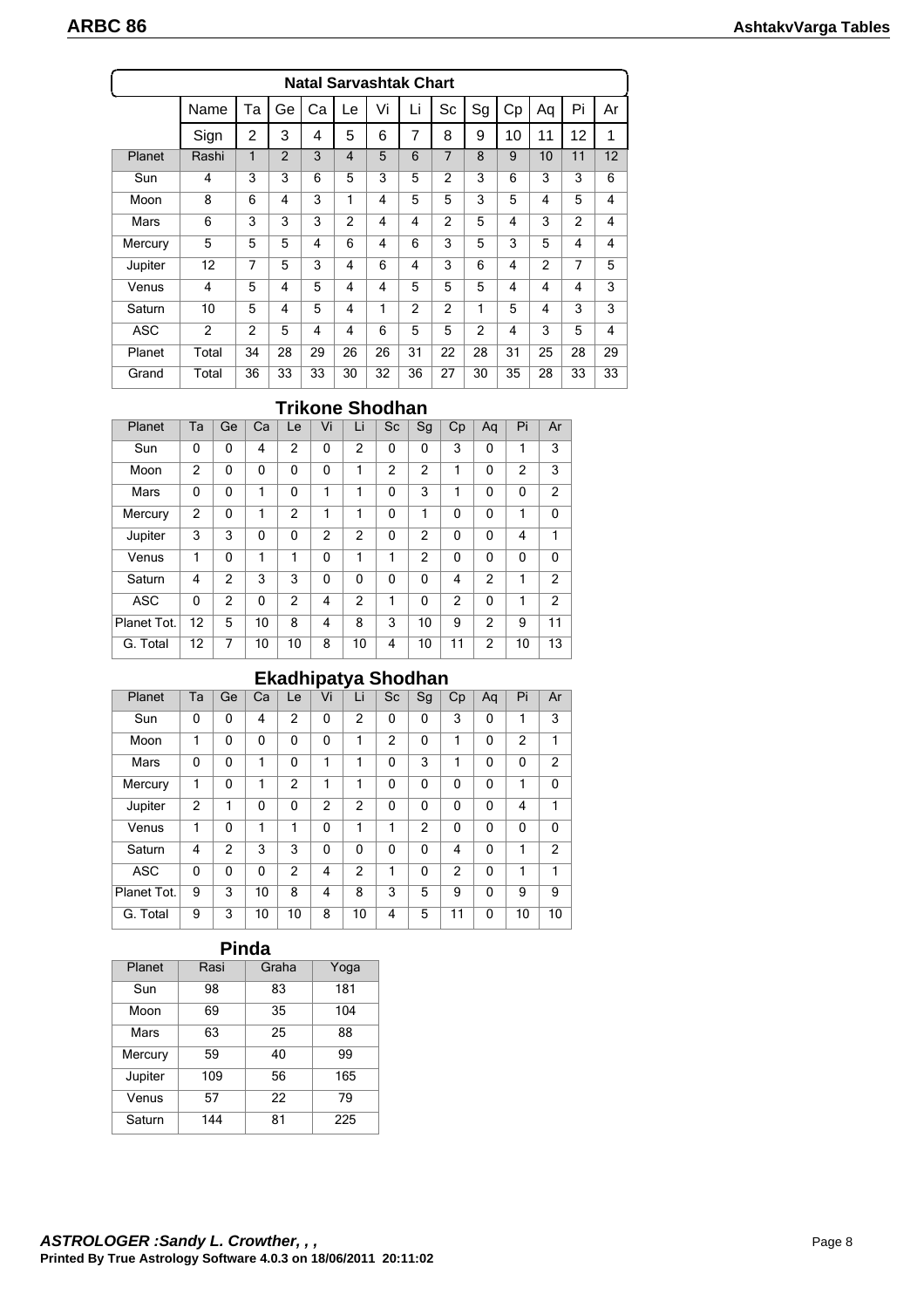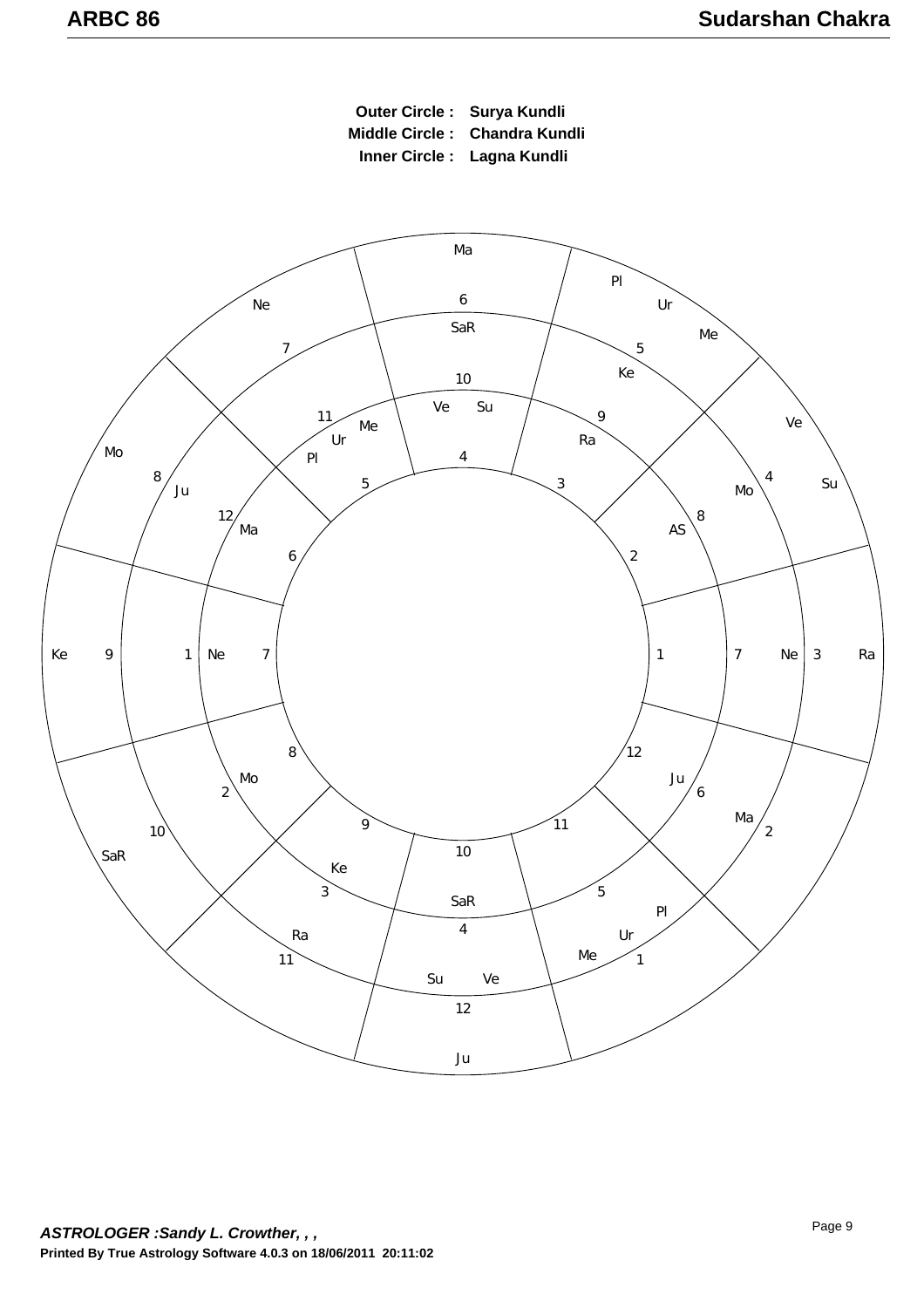# **ARBC 86**

|       | <b>HOUSE-WISE SIFNIFICATORS</b> |               |                          |               |  |  |  |  |  |  |  |  |
|-------|---------------------------------|---------------|--------------------------|---------------|--|--|--|--|--|--|--|--|
| House | In Star of Occupants (A)        | Occupants (B) | In Star of Sign Lord (C) | Sign Lord (D) |  |  |  |  |  |  |  |  |
|       |                                 |               | PI                       | Ve            |  |  |  |  |  |  |  |  |
| Ш     | Ne PI                           | Ve Ra         | Ju                       | Me            |  |  |  |  |  |  |  |  |
| III   | Ma Ju Ke                        | Su Me         |                          | Mo            |  |  |  |  |  |  |  |  |
| IV    | Sa                              | Ma Ur Pl      | Ma Ke                    | Su            |  |  |  |  |  |  |  |  |
| v     |                                 |               | Ju                       | Me            |  |  |  |  |  |  |  |  |
| VI    |                                 | Mo Ne         | PI                       | Ve            |  |  |  |  |  |  |  |  |
| VII   |                                 |               | Sa                       | Ma            |  |  |  |  |  |  |  |  |
| VIII  | Ur<br>Me                        | Ke            | Ra                       | Ju            |  |  |  |  |  |  |  |  |
| IX    | Su Mo<br>Ve                     | Sa            | Su Mo Ve                 | Sa            |  |  |  |  |  |  |  |  |
| X     |                                 |               | Su Mo Ve                 | Sa            |  |  |  |  |  |  |  |  |
| XI    | Ra                              | Ju            | Ra                       | Ju            |  |  |  |  |  |  |  |  |
| XII   |                                 |               | Sa                       | Ma            |  |  |  |  |  |  |  |  |

# **PLANET-WISE SIFNIFICATORS**

| Planet  | (A)            | (B)             | (C)             | (D)             |
|---------|----------------|-----------------|-----------------|-----------------|
| Sun     | 9              | $\overline{3}$  | 9 <sub>10</sub> | 4               |
| Moon    | 9              | 6               | 9 <sub>10</sub> | 3               |
| Mars    | 3              | 4               | 4               | 712             |
| Mercury | 8              | $\overline{3}$  |                 | 25              |
| Jupiter | 3              | $\overline{11}$ | 25              | 8 <sup>11</sup> |
| Venus   | 9              | $\overline{2}$  | 9 <sub>10</sub> | 16              |
| Saturn  | 4              | 9               | 712             | 9 <sub>10</sub> |
| Rahu    | 11             | $\overline{2}$  | 8 <sub>11</sub> |                 |
| Ketu    | 3              | 8               | $\overline{4}$  |                 |
| Uranus  | 8              | 4               |                 |                 |
| Neptune | 2              | 6               |                 |                 |
| Pluto   | $\overline{2}$ | 4               | 16              |                 |

# **Planetary and Cuspal Significator Table**

| Sub     | Me | Ke             | Ve             | Ra | Ve | Ve                      | Ke             | Ve                      | Ve                      | Ra                      | Ve | Ve |
|---------|----|----------------|----------------|----|----|-------------------------|----------------|-------------------------|-------------------------|-------------------------|----|----|
| Star    | Mo | Ra             | Sa             | Ke | Su | Ra                      | Me             | Ve                      | Su                      | Ra                      | Sa | Ve |
| Rasi    | Ta | Ge             | Ca             | Le | Vi | Li                      | Sc             | $\overline{Sg}$         | Cp                      | Aq                      | Pi | Ar |
| House   | 1  | $\overline{2}$ | 3              | 4  | 5  | 6                       | $\overline{7}$ | 8                       | 9                       | 10                      | 11 | 12 |
| Sun     |    |                | $\mathsf{S}$   | S  |    |                         |                |                         | $\mathbf S$             | S                       |    |    |
| Moon    |    |                | S              |    |    | $\overline{\mathsf{s}}$ |                |                         | S                       | S                       |    |    |
| Mars    |    |                | S              | S  |    |                         | $\overline{s}$ |                         |                         |                         |    | S  |
| Mercury |    | S              | S              |    | S  |                         |                | S                       |                         |                         |    |    |
| Jupiter |    | S              | $\overline{s}$ |    | S  |                         |                | $\overline{\mathsf{s}}$ |                         |                         | S  |    |
| Venus   | S  | $\overline{s}$ |                |    |    | $\overline{\mathsf{s}}$ |                |                         | $\overline{\mathsf{s}}$ | S                       |    |    |
| Saturn  |    |                |                | S  |    |                         | S              |                         | S                       | $\overline{\mathbf{s}}$ |    | S  |
| Rahu    | S  | $\overline{s}$ |                |    |    | $\overline{s}$          |                | S                       |                         |                         | S  |    |
| Ketu    |    | S              | S              | S  | S  |                         |                | $\overline{s}$          |                         |                         |    |    |
| Uranus  |    |                |                | S  |    |                         |                | $\overline{\mathbf{s}}$ |                         |                         |    |    |
| Neptune |    | S              |                |    |    | $\overline{\mathsf{s}}$ |                |                         |                         |                         |    |    |
| Pluto   | S  | S              |                | S  |    | S                       |                |                         |                         |                         |    |    |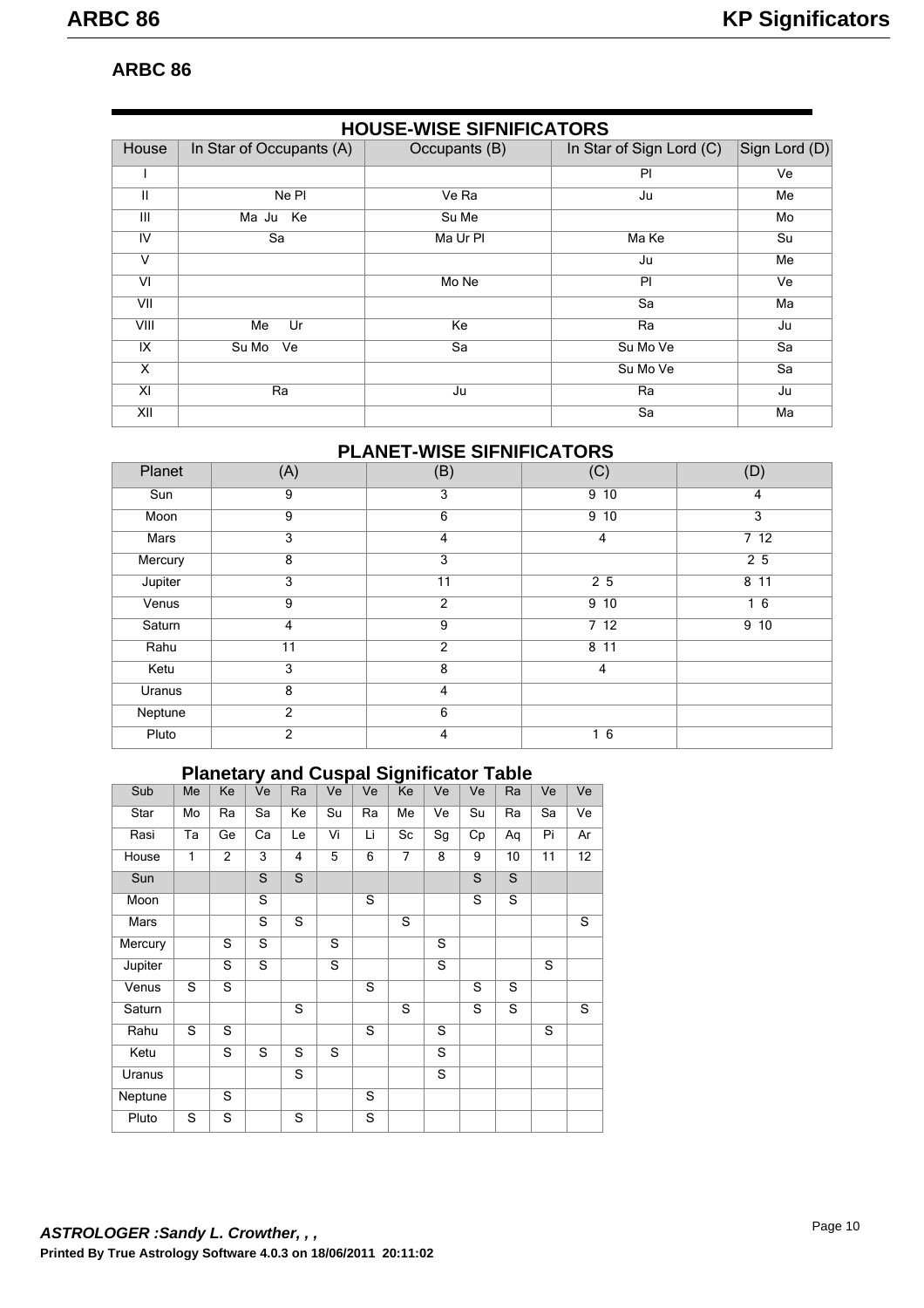# **ARBC 86**

|      | <b>Cuspal Sub's and Their Effects</b> |                |         |            |                |         |           |                |                   |        |    |                 |  |  |
|------|---------------------------------------|----------------|---------|------------|----------------|---------|-----------|----------------|-------------------|--------|----|-----------------|--|--|
| Cusp | R.L.                                  | $\ln$          | Owns    | <b>STL</b> | In             | Owns    | <b>SL</b> | In             | Owns              | SubStl | In | Owns            |  |  |
| 1    | Ve                                    | $\overline{2}$ | 6<br>1  | Mo         | 6              | 3       | Me        | 3              | 2 5               | Ke     | 8  | 8 11            |  |  |
| 2    | Мe                                    | 3              | 25      | Ra         | $\overline{2}$ | 25      | Ke        | 8              | 8<br>11           | Su     | 3  | 4               |  |  |
| 3    | Mo                                    | 6              | 3       | Sa         | 9              | 10<br>9 | Ve        | $\overline{2}$ | 16                | Sa     | 9  | 9<br>10         |  |  |
| 4    | Su                                    | 3              | 4       | Ke         | 8              | 8<br>11 | Ra        | $\overline{2}$ | 2 5               | Ju     | 11 | 8<br>11         |  |  |
| 5    | Мe                                    | 3              | 25      | Su         | 3              | 4       | Ve        | $\overline{2}$ | 16                | Sa     | 9  | 9<br>10         |  |  |
| 6    | Ve                                    | 2              | 6<br>1. | Ra         | $\overline{2}$ | 25      | Ve        | $\overline{2}$ | 16                | Sa     | 9  | 9 <sub>10</sub> |  |  |
| 7    | Мa                                    | 4              | 712     | Me         | 3              | 25      | Кe        | 8              | 8<br>11           | Su     | 3  | 4               |  |  |
| 8    | Ju                                    | 11             | 11<br>8 | Ve         | $\overline{2}$ | 16      | Ve        | $\overline{2}$ | 16                | Sa     | 9  | 10<br>9         |  |  |
| 9    | Sa                                    | 9              | 10<br>9 | Su         | 3              | 4       | Ve        | $\overline{2}$ | 6<br>$\mathbf{1}$ | Sa     | 9  | 9<br>10         |  |  |
| 10   | Sa                                    | 9              | 9<br>10 | Ra         | $\overline{2}$ | 2 5     | Ra        | $\overline{2}$ | 2 5               | Ju     | 11 | 8 11            |  |  |
| 11   | Ju                                    | 11             | 8<br>11 | Sa         | 9              | 9<br>10 | Ve        | $\overline{2}$ | 16                | Sa     | 9  | 9<br>10         |  |  |
| 12   | Мa                                    | 4              | 712     | Ve         | $\overline{2}$ | 6<br>1  | Ve        | $\overline{2}$ | 6<br>1.           | Sa     | 9  | 9<br>10         |  |  |

# **KP Four Step Tables**

# **Planetary Sub's and Their Effects**

| R.L. | In.            | Owns    | <b>STL</b> | In. | Owns           | <b>SL</b> | In             | Owns           | <b>SubStl</b> | In             | Owns              |
|------|----------------|---------|------------|-----|----------------|-----------|----------------|----------------|---------------|----------------|-------------------|
| Su   | 3              | 4       | Sa         | 9   | 10<br>9        | Ra        | 2              | 25             | Ju            | 11             | 8 11              |
| Mo   | 6              | 3       | Sa         | 9   | 9<br>10        | Ve        | $\overline{2}$ | 16             | Sa            | 9              | 9, 10             |
| Ma   | 4              | 712     | Su         | 3   | 4              | Ve        | 2              | 16             | Sa            | 9              | 9<br>10           |
| Me   | 3              | 25      | Ke         | 8   | 8 11           | Ke        | 8              | 8 11           | Su            | 3              | 4                 |
| Ju   | 11             | 8 11    | Me         | 3   | 2 5            | Ra        | 2              | 2 <sub>5</sub> | Ju            | 11             | 8 11              |
| Ve   | $\overline{2}$ | 16      | Sa         | 9   | 10<br>9        | Sa        | 9              | 9<br>10        | Ma            | $\overline{4}$ | 712               |
| Sa   | 9              | 10<br>9 | Ma         | 4   | 712            | Ju        | 11             | 8 11           | Me            | 3              | 25                |
| Ra   | 2              | 25      | Ju         | 11  | 8 11           | Ve        | 2              | 16             | Sa            | 9              | 9, 10             |
| Ke   | 8              | 8 11    | Su         | 3   | 4              | Su        | 3              | 4              | Sa            | 9              | 9, 10             |
| Ur   | 4              |         | Ke         | 8   | 8 11           | Sa        | 9              | 9<br>10        | Ma            | $\overline{4}$ | $\overline{7}$ 12 |
| Ne   | 6              |         | Ra         | 2   | 2 <sub>5</sub> | Ma        | 4              | 712            | Su            | 3              | 4                 |
| PI   | 4              |         | Ve         | 2   | 16             | Ma        | $\overline{4}$ | 712            | Su            | 3              | 4                 |

# **Planets Aspecting or Conjoined with**

| Planet  | House Asp. | <b>Aspected Or Conjoined Planets</b> |
|---------|------------|--------------------------------------|
| Sun     | 9,         | Venus, Saturn,                       |
| Moon    | 1.         |                                      |
| Mars    | 8, 11, 12, | Jupiter, Ketu,                       |
| Mercury | 10.        |                                      |
| Jupiter | 3, 5, 7,   | Sun, Moon, Mars, Venus,              |
| Venus   | 9,         | Sun, Saturn,                         |
| Saturn  | 3, 6, 11,  | Sun, Jupiter, Venus,                 |

**Rahu Acts as agent for Mercury Ketu Acts as agent for Jupiter**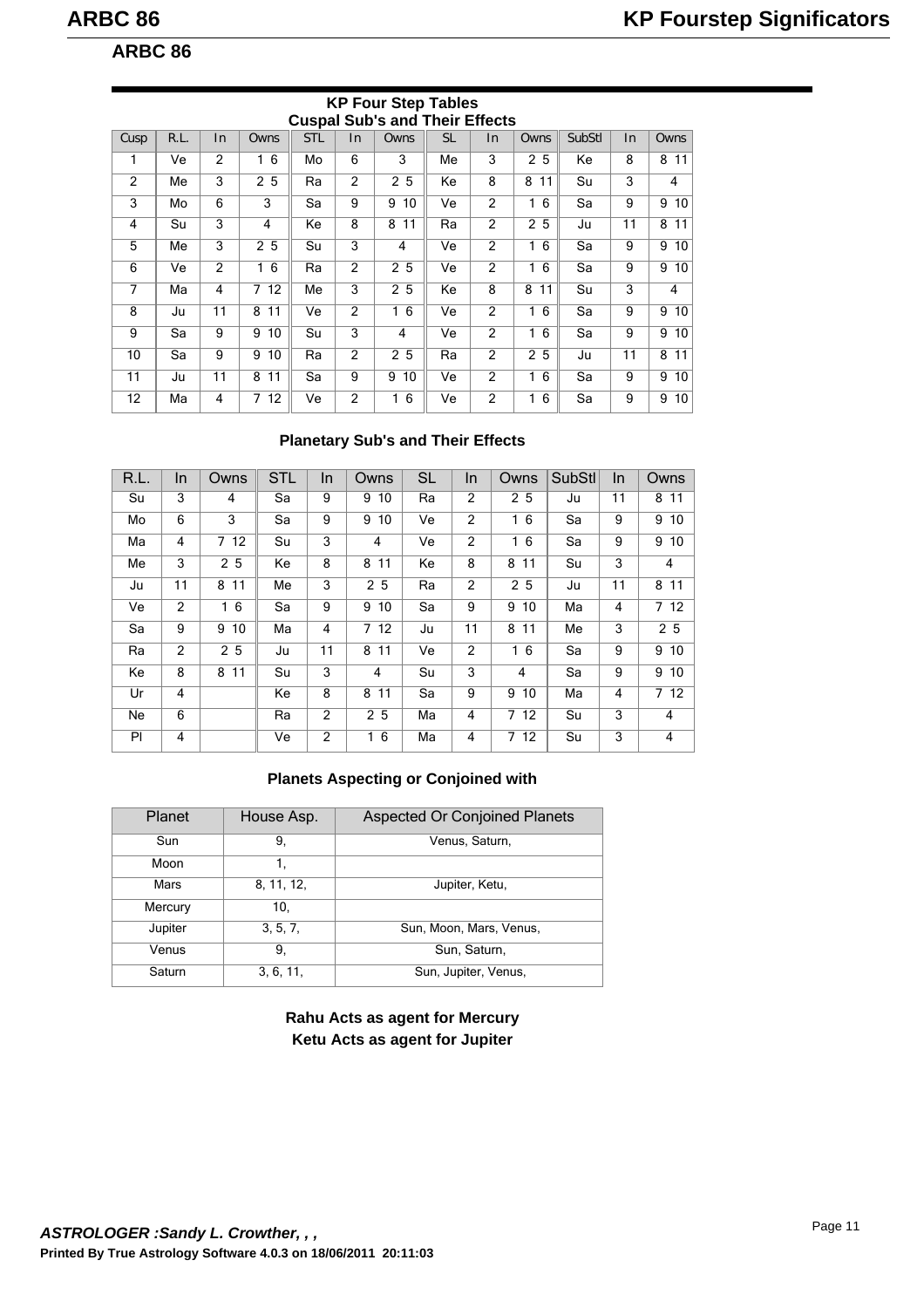Rahu Represents Me and Ju. Net and Sullet and Sullet Represents Ju and Su.

| Planet                  | of             | Sign Lord Star Lord of Cusps | Sublord of Cusps | Sub Sublord of<br>Cusps | Resident of<br>Cusp |                                | Cusps Linked by means of Planet's |                             | <b>Positional Status</b> |
|-------------------------|----------------|------------------------------|------------------|-------------------------|---------------------|--------------------------------|-----------------------------------|-----------------------------|--------------------------|
|                         |                |                              |                  |                         |                     | <b>Star Lord</b>               | Sublord                           | <b>Sub Sublord</b>          |                          |
| $\overline{\text{Sun}}$ | $\overline{4}$ | $\overline{59}$              |                  |                         | $\overline{3}$      | $(Sa) - 391011$                | $(Ra) - 1246810$                  | $(Sa) - 391011$             | $\overline{X}X$          |
| Moon                    | $\overline{3}$ | $\mathbf{1}$                 |                  |                         | 6                   | $(Sa) - 391011$                | $(Ve) - 135689$<br>11 12          | $(Ra) - 1246810$            | $\overline{136}$         |
| <b>Mars</b>             | 712            |                              |                  | $\overline{4}$          | $\overline{4}$      | $(Su) - 459$                   | $(Ve) - 135689$<br>11 12          | $(Ra) - 1246810$            | $\overline{XX}$          |
| Mercury                 | 25             | $\overline{7}$               | $\mathbf{1}$     | 11112                   | $\overline{3}$      | $(Ke) - 2457$                  | $(Ke) - 2457$                     | $(Me) - 12571112$ 123571112 |                          |
| Jupiter                 | 811            |                              |                  | $\overline{7}$          | $\overline{11}$     | (Me) - 12571112 (Ra) - 1246810 |                                   | $(Mo) - 13$                 | $\overline{XX}$          |
| Venus                   | 16             | 812                          | 3 5 6 8 9 11 12  | 6                       | $\overline{2}$      | $(Sa) - 391011$                | $(Sa) - 391011$                   | $(Ju) - 7811$               | 12356891112              |
| Saturn                  | 910            | $3 \overline{11}$            |                  | 3910                    | $\overline{9}$      | $(Ma) - 4712$                  | $(Ju) - 7811$                     | $(Mo) - 13$                 | $\overline{XX}$          |
| Rahu                    |                | 2610                         | 410              | $\overline{18}$         | $\overline{2}$      | $(Ju) - 7811$                  | $(Ve) - 135689$<br>11 12          | $(Su) - 459$                | 12 4 6 8 10              |
| Ketu                    |                | $\overline{4}$               | $\overline{27}$  | 25                      | $\overline{8}$      | $(Su) - 459$                   | $(Su) - 459$                      | $(Sa) - 391011$             | $\overline{XX}$          |

*ASTROLOGER :Sandy L. Crowther, , ,*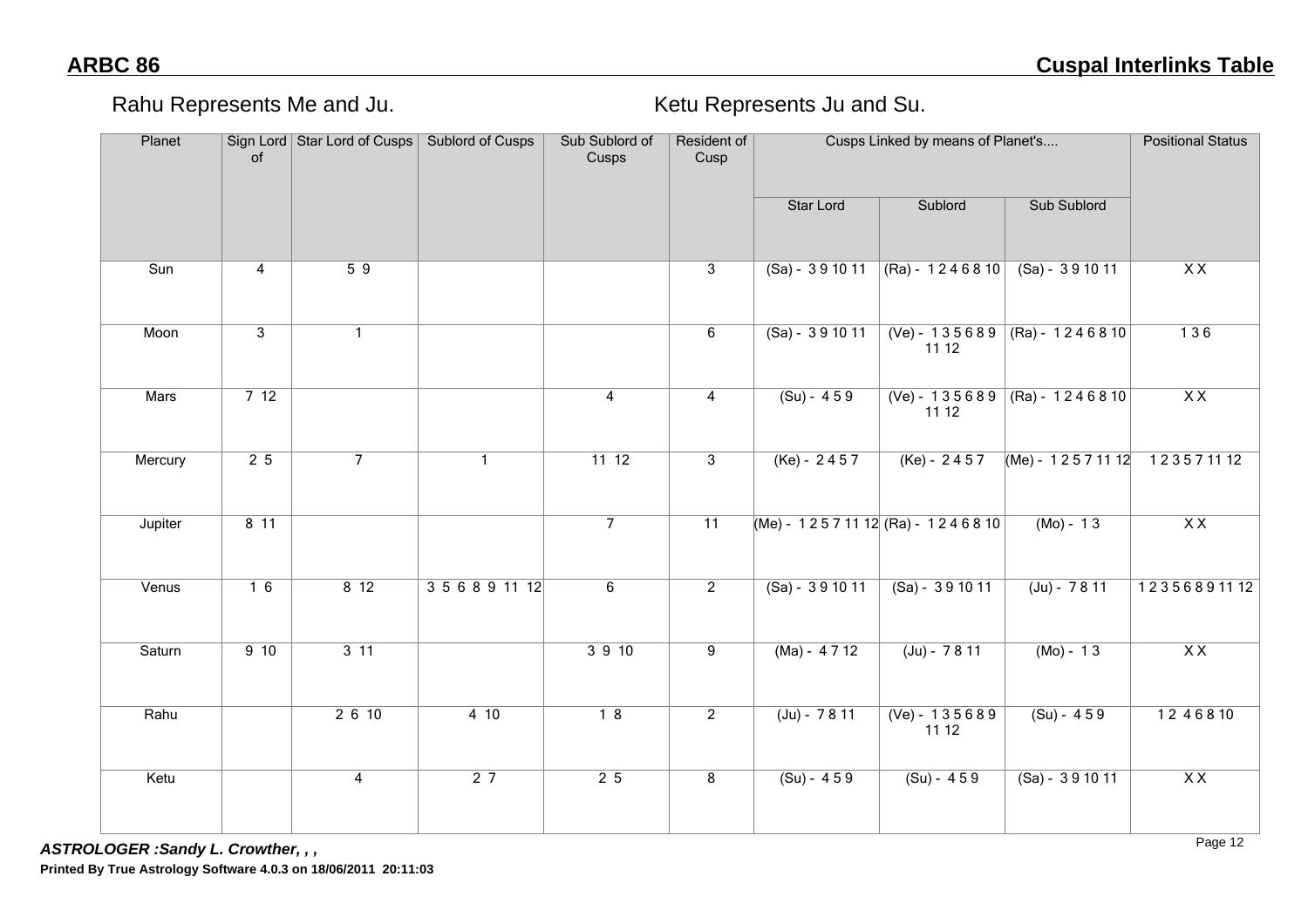| Planet  | Su     | Mo        | Ma      | Me.     | Ju      | Ve                          | Sa                   |
|---------|--------|-----------|---------|---------|---------|-----------------------------|----------------------|
| Sun     |        | Friend    | Friend  | Neutral | Friend  | Enemy                       | Enemy <sup>1</sup>   |
| Moon    | Friend |           | Neutral | Friend  |         | Neutral   Neutral   Neutral |                      |
| Mars    | Friend | Friend    |         | Enemy   | Friend  | Neutral   Neutral           |                      |
| Mercury | Friend | Enemy     | Neutral |         | Neutral | Friend                      | Neutral              |
| Jupiter | Friend | Friend    | Friend  | Enemy   |         | Enemy                       | Neutral <sup>1</sup> |
| Venus   | Enemy  | Enemy     | Neutral | Friend  | Neutral |                             | Friend               |
| Saturn  | Enemy  | Enemy $ $ | Enemy   | Friend  | Neutral | Friend                      |                      |

# **Natural Relationships**

# **Temporary Relationships**

| <b>Planet</b> | Su     | Mo     | Ma     | Me     | Ju     | Ve     | Sa     |
|---------------|--------|--------|--------|--------|--------|--------|--------|
| Sun           |        | Enemy  | Friend | Friend | Enemy  | Enemy  | Enemy  |
| Moon          | Enemy  |        | Friend | Friend | Enemy  | Enemy  | Friend |
| Mars          | Friend | Friend |        | Friend | Enemy  | Friend | Enemy  |
| Mercury       | Friend | Friend | Friend |        | Enemy  | Friend | Enemy  |
| Jupiter       | Enemy  | Enemy  | Enemy  | Enemy  |        | Enemy  | Friend |
| Venus         | Enemy  | Enemy  | Friend | Friend | Enemy  |        | Enemy  |
| Saturn        | Enemy  | Friend | Enemy  | Enemy  | Friend | Enemy  |        |

# **Effective Relationships**

| <b>Planet</b> | Su             | Mo             | Ma             | Me             | Ju             | Ve             | Sa             |
|---------------|----------------|----------------|----------------|----------------|----------------|----------------|----------------|
| Sun           |                | <b>Neutral</b> | Gr. Frnd       | Friend         | <b>Neutral</b> | Gr. Enemy      | Gr. Enemy      |
| Moon          | <b>Neutral</b> |                | Friend         | Gr. Frnd       | Enemy          | Enemy          | Friend         |
| Mars          | Gr. Frnd       | Gr. Frnd       |                | <b>Neutral</b> | <b>Neutral</b> | Friend         | Enemy          |
| Mercury       | Gr. Frnd       | <b>Neutral</b> | Friend         |                | Enemy          | Gr. Frnd       | Enemy          |
| Jupiter       | Neutral        | <b>Neutral</b> | <b>Neutral</b> | Gr. Enemy      |                | Gr. Enemy      | Friend         |
| Venus         | Gr. Enemy      | Gr. Enemy      | Friend         | Gr. Frnd       | Enemy          |                | <b>Neutral</b> |
| Saturn        | Gr. Enemy      | Neutral        | Gr. Enemy      | <b>Neutral</b> | Friend         | <b>Neutral</b> |                |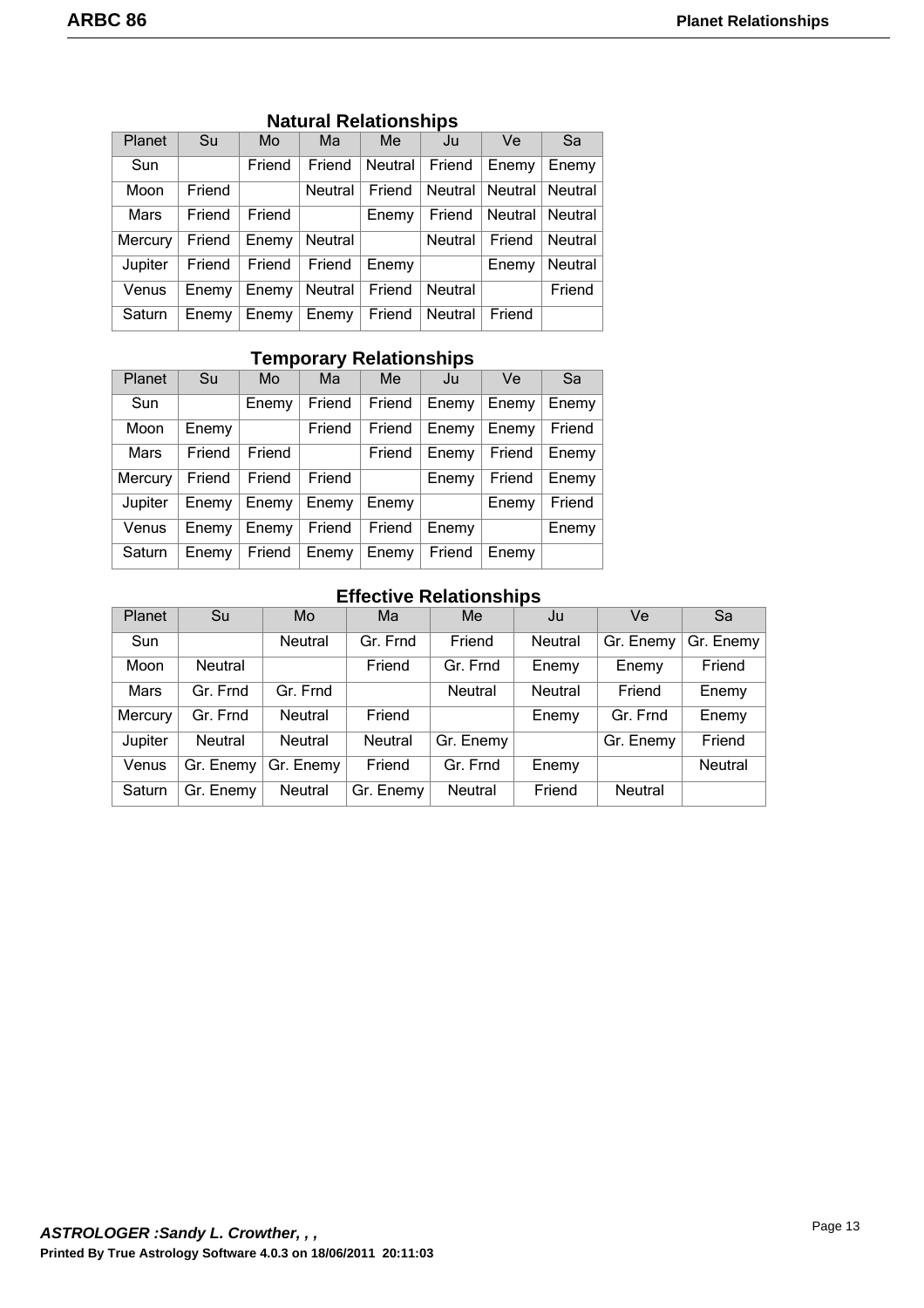| <b>Planetary Aspects</b> |                   |    |                  |    |                   |                   |                  |                  |                   |                  |                  |                    |
|--------------------------|-------------------|----|------------------|----|-------------------|-------------------|------------------|------------------|-------------------|------------------|------------------|--------------------|
| Planet                   | Su                | Mo | Ma               | Me | Ju                | Ve                | Sa               | Ra               | Ke                | Ur               | <b>Ne</b>        | pl                 |
| Sun                      |                   |    | Sext(A)<br>55.28 |    |                   |                   |                  | Conj(S)<br>16.60 |                   |                  | Squ(S)<br>95.93  |                    |
| Moon                     | Trin(A)<br>115.38 |    | Sext(R)<br>60.10 |    | Sesq(S)<br>136.99 | Trin(S)<br>123.66 |                  |                  |                   | Squ(A)<br>88.49  | Vigi(S)<br>19.44 |                    |
| Mars                     |                   |    |                  |    |                   |                   |                  |                  | Tred(R)<br>108.12 | SSex(A)<br>28.39 |                  |                    |
| Mercury                  | Vigi(R)<br>17.11  |    |                  |    |                   |                   | Opp(A)<br>176.67 |                  | Biqu(S)<br>146.29 |                  |                  | $Vigi(A)$<br>16.63 |
| Jupiter                  |                   |    |                  |    |                   |                   |                  |                  | Squ(A)<br>88.97   |                  |                  |                    |
| Venus                    |                   |    | Sext(S)<br>63.56 |    |                   |                   |                  |                  |                   | Deci(R)<br>35.17 |                  |                    |
| Saturn                   |                   |    |                  |    | Sext(S)<br>58.58  |                   |                  |                  | SSex(R)<br>30.39  |                  |                  |                    |
| Rahu                     |                   |    |                  |    |                   |                   |                  |                  | Opp(R)<br>180.00  |                  |                  |                    |
| Ketu                     |                   |    |                  |    |                   |                   |                  | Opp(R)<br>180.00 |                   |                  |                  |                    |
| Uranus                   |                   |    |                  |    |                   |                   |                  | SSqu(A)<br>43.49 | Sesq(S)<br>136.51 |                  |                  | Conj(S)<br>06.85   |
| Neptune                  |                   |    |                  |    |                   |                   |                  |                  |                   |                  |                  |                    |
| Pluto                    |                   |    |                  |    |                   |                   |                  |                  |                   |                  | Sext(S)<br>62.20 |                    |

# **Planetary Aspects**

# **House Aspects**

| Planet  |                   | Ш                 | III               | IV               | $\vee$            | VI                | VII               | VIII              | IX                | $\mathsf{X}$      | XI                | XII               |
|---------|-------------------|-------------------|-------------------|------------------|-------------------|-------------------|-------------------|-------------------|-------------------|-------------------|-------------------|-------------------|
| Sun     | Sext(A)<br>54.57  | SSex(R)<br>29.17  | Conj(S)<br>04.07  |                  | Sext(A)<br>56.31  | Squ(S)<br>91.63   | Trin(S)<br>125.43 | Quin(R)<br>150.83 | Opp(A)<br>175.93  |                   |                   | Squ(A)<br>88.37   |
| Moon    |                   | Bigu(R)<br>144.55 | Trin(R)<br>119.45 | Squ(S)<br>91.54  | Sext(R)<br>59.07  |                   | Conj(S)<br>10.05  | Deci(R)<br>35.45  | Sext(R)<br>60.55  | Squ(A)<br>88.46   | Trin(R)<br>120.93 |                   |
| Mars    | Tred(S)<br>109.84 | Squ(A)<br>84.45   | Sext(R)<br>59.35  | SSex(S)<br>31.44 | Conj(S)<br>01.03  | Deci(R)<br>36.35  |                   | Squ(S)<br>95.55   | Trin(R)<br>120.65 | Quin(A)<br>148.56 | Opp(S)<br>181.03  | Biqu(R)<br>143.65 |
| Mercury |                   | SSqu(S)<br>46.28  |                   | Conj(S)<br>06.73 |                   |                   | Tred(R)<br>108.32 | Sesq(A)<br>133.72 |                   | Opp(S)<br>186.73  |                   |                   |
| Jupiter |                   |                   |                   |                  |                   |                   |                   |                   |                   |                   | Vigi(A)<br>16.06  |                   |
| Venus   | SSqu(S)<br>46.28  |                   | Conj(S)<br>04.21  |                  | Sext(S)<br>64.59  |                   | Sesq(A)<br>133.72 |                   | Opp(S)<br>184.21  |                   |                   |                   |
| Saturn  |                   |                   |                   |                  | Sesq(A)<br>137.48 |                   |                   |                   | Vigi(R)<br>17.86  |                   |                   |                   |
| Rahu    | Deci(S)<br>37.97  |                   |                   |                  |                   | Tred(R)<br>108.23 | Biqu(A)<br>142.03 |                   |                   |                   |                   |                   |
| Ketu    |                   |                   |                   |                  | Tred(R)<br>107.09 |                   | Deci(A)<br>37.97  |                   |                   |                   |                   |                   |
| Uranus  |                   | Sext(A)<br>56.06  | SSex(R)<br>30.96  | Conj(S)<br>03.05 | SSex(R)<br>29.42  | Sext(S)<br>64.74  |                   | Trin(S)<br>123.94 | Quin(R)<br>149.04 | Opp(A)<br>176.95  |                   | Trin(A)<br>115.26 |
| Neptune | Quin(R)<br>150.50 | Trin(S)<br>125.11 |                   |                  |                   | Conj(S)<br>04.31  | SSex(R)<br>29.50  | Sext(A)<br>54.89  |                   | Tred(R)<br>107.90 |                   | Opp(S)<br>184.31  |
| Pluto   | Squ(A)<br>88.30   | Sext(S)<br>62.91  | Deci(S)<br>37.81  |                  |                   | Sext(A)<br>57.89  | Squ(S)<br>91.70   | Trin(A)<br>117.09 | Biqu(A)<br>142.19 |                   |                   | Trin(S)<br>122.11 |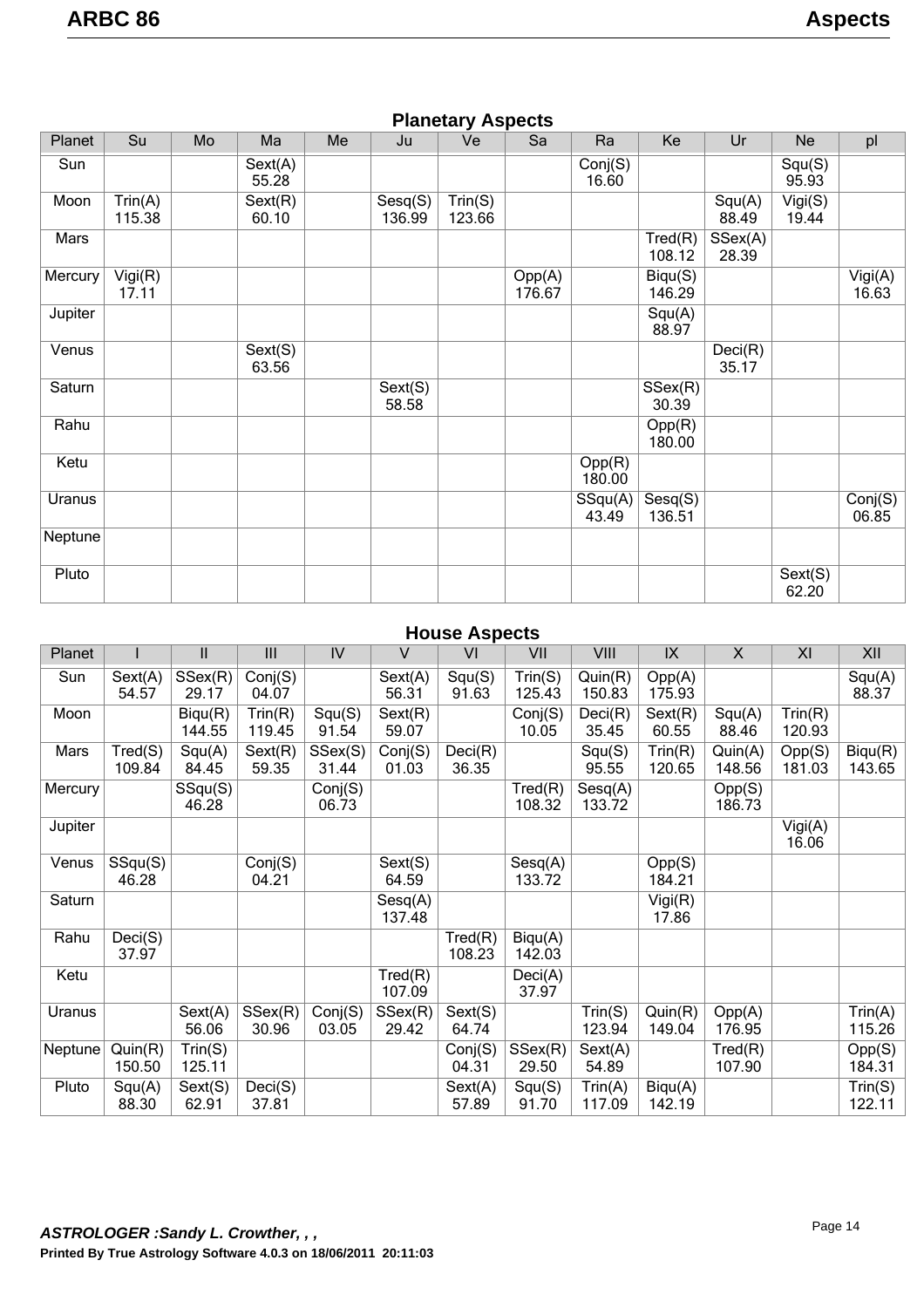| D                | B       | A S P | <b>Closing Date &amp; Time</b> |
|------------------|---------|-------|--------------------------------|
| <u>Sa</u>        | Sa      |       | '02/07/1958 :: 22:12:36'       |
| Sa               | Me      |       | '12/03/1961 :: 01:21:36'       |
| <u>Sa</u>        | Ke      |       | '20/04/1962 :: 21:00:36'       |
| Sa               | Ve      |       | '20/06/1965: 12:00:36'         |
| Sa               | Su      |       | '02/06/1966: 11:42:36'         |
| Sa               | Mo      |       | '01/01/1968 :: 19:12:36'       |
| Sa               | Ma      |       | '09/02/1969: 14:51:36'         |
| Sa               | Ra      |       | '17/12/1971 :: 13:57:36'       |
| Sa               | Ju      |       | '29/06/1974: 21:09:36'         |
| Me               | Me      |       | '25/11/1976: 12:36:36'         |
| Me               | Ke      |       | '22/11/1977 :: 17:33:36'       |
| Me               | Ve      |       | '22/09/1980:: 14:33:36'        |
| Me               | Su      |       | '30/07/1981 :: 01:39:36'       |
| Me               | Mo      |       | '29/12/1982 :: 12:09:36'       |
| Me               | Ma      |       | '26/12/1983: 17:06:36'         |
| Me               | Ra      |       | '15/07/1986: : 02:24:36'       |
| Me               | Ju      |       | '20/10/1988 :: 00:00:36'       |
| Me               | Sa      |       | '30/06/1991 :: 03:09:36'       |
| Ke               | Ke      |       | '26/11/1991 :: 06:36:36'       |
| Ke               | Ve      |       | '25/01/1993: 09:36:36'         |
| Ke               | $S_{U}$ |       | '02/06/1993: 05:42:36'         |
| Ke               | Mo      |       | '01/01/1994 :: 07:12:36'       |
| Ke               | Ma      |       | '30/05/1994 :: 10:39:36'       |
| Ke               | Ra      |       | '17/06/1995 :: 22:57:36'       |
| Ke               | Ju      |       | '23/05/1996: 20:33:36'         |
| Ke               | Sa      |       | '02/07/1997 :: 16:12:36'       |
| Ke               | Me      |       | '29/06/1998: 21:09:36'         |
| Ve               | Ve      |       | '29/10/2001 :: 09:09:36'       |
| Ve               | Su      |       | '29/10/2002 :: 15:09:36'       |
| Ve               | Mo      |       | '29/06/2004 :: 09:09:36'       |
| Ve               | Ma      |       | '29/08/2005 :: 12:09:36'       |
| Ve               | Ra      |       | '29/08/2008 :: 06:09:36'       |
| Ve               | Ju      |       | '30/04/2011 :: 06:09:36'       |
| Ve               | Sa      |       | '29/06/2014: 21:09:36'         |
| Ve               | Me      |       | '29/04/2017 :: 18:09:36'       |
| Ve               | Ke      |       | '29/06/2018: : 21:09:36'       |
| Su               | Su      |       | '17/10/2018: 10:57:36'         |
| Su               | Mo      |       | '18/04/2019: 01:57:36'         |
| <u>Su</u>        | Ma      |       | '23/08/2019: 22:03:36'         |
| Su               | Ra      |       | '17/07/2020 :: 15:27:36'       |
| Su               | Ju      |       | '05/05/2021 :: 20:15:36'       |
| Su               | Sa      |       | '17/04/2022 :: 19:57:36'       |
| Su               | Me      |       | '22/02/2023: 07:03:36'         |
| Su               | Ke      |       | '30/06/2023: 03:09:36'         |
| Su               | Ve      |       | '29/06/2024: 09:09:36'         |
| Mo               | Mo      |       | '29/04/2025: 18:09:36'         |
| Mo               | Ma      |       | '28/11/2025: 19:39:36'         |
| Mo               | Ra      |       | '30/05/2027 :: 16:39:36'       |
| Mo               | Ju      |       | '28/09/2028: 16:39:36'         |
| Mo               | Sa      |       | '30/04/2030 :: 00:09:36'       |
| Mo               | Me      |       | '29/09/2031: 10:39:36'         |
| Mo               | Ke      |       | '29/04/2032 :: 12:09:36'       |
| Mo               | Ve      |       | '29/12/2033: 06:09:36'         |
| Mo               | Su      |       | '29/06/2034: 21:09:36'         |
| Ma               | Ma      |       | '26/11/2034: : 00:36:36'       |
| Ma               | Ra      |       | '14/12/2035 :: 12:54:36'       |
| Ma               | Ju      |       | '19/11/2036: 10:30:36'         |
| Ma               | Sa      |       | '29/12/2037 :: 06:09:36'       |
| $M\underline{a}$ | Me      |       | "26/12/2038:: 11:06:36"        |
| Ma               | Ke      |       | "24/05/2039:: 14:33:36"        |
| Ma               | Ve      |       | '23/07/2040 :: 17:33:36'       |

| В<br>D | S.<br><b>Closing Date &amp; Time</b><br>A<br>P | D  | B<br>S<br>A<br>P | <b>Closing Date &amp; Time</b> |
|--------|------------------------------------------------|----|------------------|--------------------------------|
| Sa Sa  | '02/07/1958 :: 22:12:36'                       |    | Ma Mo            | '29/06/2041 :: 15:09:36'       |
| Sa Me  | '12/03/1961 :: 01:21:36'                       |    | Ra Ra            | '11/03/2044 :: 19:21:36'       |
| Sa Ke  | '20/04/1962 :: 21:00:36'                       |    | Ra Ju            | '05/08/2046 :: 09:45:36'       |
| Sa Ve  | '20/06/1965 :: 12:00:36'                       |    | Ra Sa            | '11/06/2049 :: 08:51:36'       |
| Sa Su  | '02/06/1966 :: 11:42:36'                       | Ra | Me               | '29/12/2051 :: 18:09:36'       |
| Sa Mo  | '01/01/1968 :: 19:12:36'                       |    | Ra Ke            | '16/01/2053 :: 06:27:36'       |
| Sa Ma  | '09/02/1969 :: 14:51:36'                       |    | Ra Ve            | '17/01/2056 :: 00:27:36'       |
| Sa Ra  | '17/12/1971 :: 13:57:36'                       |    | Ra Su            | '10/12/2056: 17:51:36'         |
| Sa Ju  | '29/06/1974 :: 21:09:36'                       |    | Ra Mo            | $'11/06/2058$ :: 14:51:36'     |
| Me Me  | "25/11/1976:: 12:36:36"                        |    | Ra Ma            | '30/06/2059: 03:09:36'         |
| Me Ke  | '22/11/1977 :: 17:33:36'                       | Ju | Ju               | '17/08/2061 :: 07:57:36'       |
| Me Ve  | "22/09/1980:: 14:33:36"                        | Ju | Sa               | '28/02/2064 :: 15:09:36'       |
| Me Su  | "30/07/1981 :: 01:39:36"                       | Ju | Me               | '05/06/2066 :: 12:45:36'       |
| Me Mo  | '29/12/1982 :: 12:09:36'                       | Ju | Ke               | '12/05/2067 :: 10:21:36'       |
| Me Ma  | "26/12/1983:: 17:06:36"                        | Ju | Ve               | '10/01/2070 :: 10:21:36'       |
| Me Ra  | '15/07/1986: : 02:24:36'                       | Ju | Su               | '29/10/2070 :: 15:09:36'       |
| Me Ju  | "20/10/1988 :: 00:00:36"                       | Ju | Mo               | '28/02/2072 :: 15:09:36'       |
| Me Sa  | "30/06/1991 :: 03:09:36"                       | Ju | Ma               | '03/02/2073:: 12:45:36'        |
| Ke Ke  | '26/11/1991 :: 06:36:36'                       | Ju | Ra               | '30/06/2075 :: 03:09:36'       |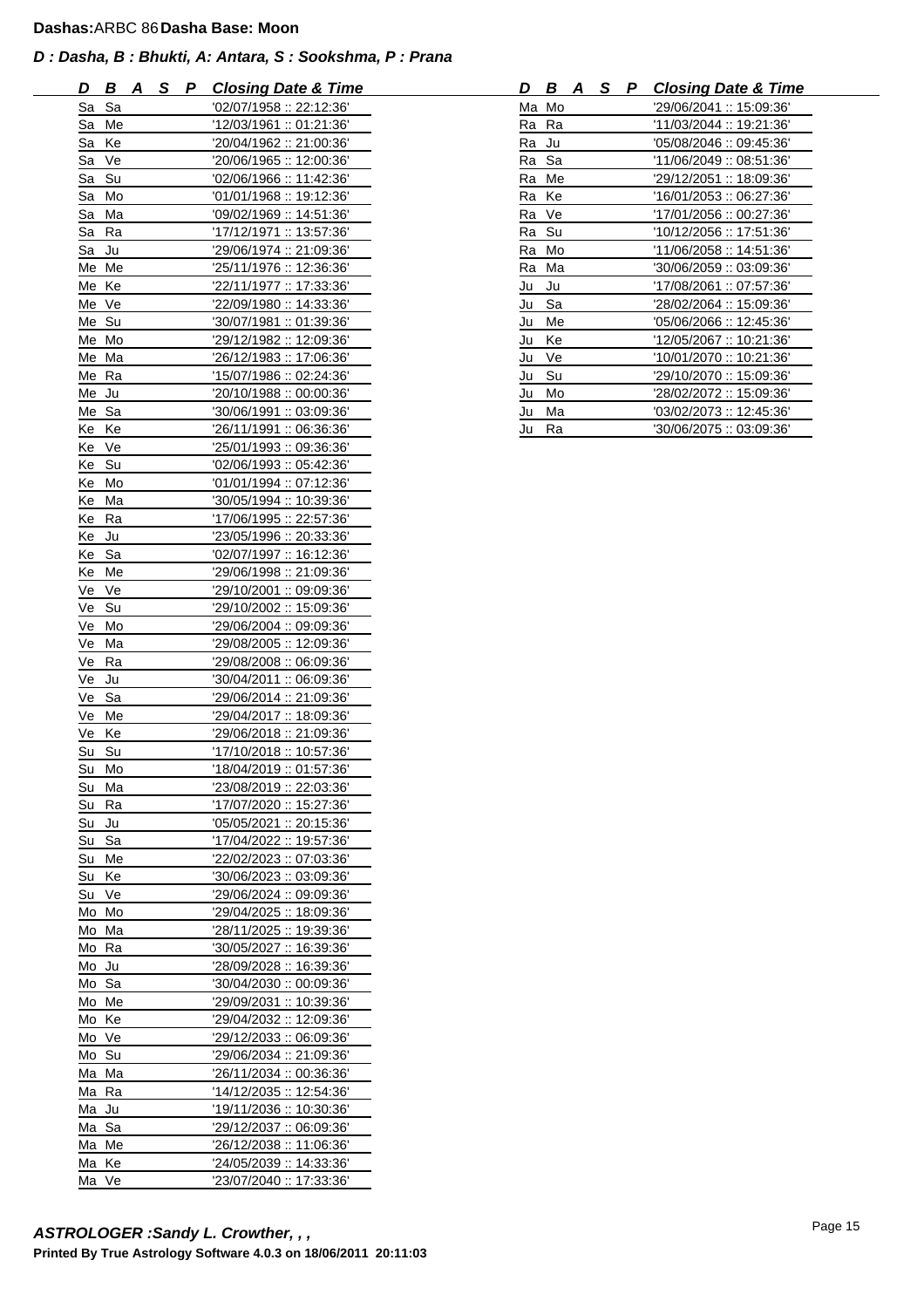| D        | B        | A        | S P | <b>Closing Date &amp; Time</b>                 | D         | B              | A        | <u>s</u> | P | <b>Closing Date &amp; Time</b>                 |
|----------|----------|----------|-----|------------------------------------------------|-----------|----------------|----------|----------|---|------------------------------------------------|
|          | Sa Sa Sa |          |     | 21/12/1955: 02:34:34                           |           |                | Sa Ma Mo |          |   | 09/02/1969:: 14:51:36                          |
|          | Sa Sa Me |          |     | 24/05/1956: 18:28:30                           |           |                | Sa Ra Ra |          |   | 15/07/1969:: 18:19:30                          |
|          | Sa Sa Ke |          |     | 27/07/1956: 20:47:10                           |           |                | Sa Ra Ju |          |   | 01/12/1969 :: 13:24:18                         |
| Sa       | Sa       | Ve       |     | 26/01/1957: 23:57:40                           | Sa        | Ra             | Sa       |          |   | 15/05/1970:: 09:03:45                          |
| Sa       | Sa       | Su       |     | 22/03/1957: 22:30:49                           | Sa        | Ra             | Me       |          |   | 09/10/1970:: 20:20:06                          |
| Sa       | Sa       | Mo       |     | 22/06/1957: 12:06:04                           | Sa        | Ra             | Ke       |          |   | 09/12/1970:: 13:40:57                          |
| Sa       | Sa       | Ma       |     | 25/08/1957: 14:24:45                           | Sa        | Ra             | Ve       |          |   | 01/06/1971::01:31:57                           |
| Sa       | Sa       | Ra       |     | 06/02/1958:: 10:04:12                          |           |                | Sa Ra Su |          |   | 23/07/1971 :: 02:41:15                         |
| Sa       | Sa Ju    |          |     | 02/07/1958: 22:12:36                           |           | Sa Ra          | Mo       |          |   | 17/10/1971 :: 20:36:45                         |
| Sa       | Me Me    |          |     | <u> 19/11/1958 :: 04:51:22</u>                 | Sa        | Ra             | Ma       |          |   | 17/12/1971:: 13:57:36                          |
| Sa       | Me Ke    |          |     | 15/01/1959:: 13:14:24                          | Sa        | Ju             | Ju       |          |   | 18/04/1972 :: 22:55:12                         |
| Sa       | Me Ve    |          |     | 28/06/1959: 09:45:54                           | Sa        | Ju             | Sa       |          |   | 12/09/1972:: 11:03:36                          |
| Sa       | Me Su    |          |     | 16/08/1959:: 13:31:21                          | Sa        | Ju             | Me       |          |   | 21/01/1973: 13:04:48                           |
| Sa       | Me Mo    |          |     | 06/11/1959:: 11:47:06                          |           | Sa Ju          | Ke       |          |   | 16/03/1973: 12:30:00                           |
| Sa       | Me Ma    |          |     | 02/01/1960:: 20:10:07                          |           | Sa Ju          | Ve       |          |   | 17/08/1973: 17:42:00                           |
| Sa       | Me Ra    |          |     | 29/05/1960:: 07:26:28                          | Sa        | Ju             | Su       |          |   | 03/10/1973:: 00:03:36                          |
| Sa       | Me Ju    |          |     | 07/10/1960: 09:27:40                           | <u>Sa</u> | Ju             | Mo       |          |   | 19/12/1973: 02:39:36                           |
| Sa       | Me Sa    |          |     | 12/03/1961 :: 01:21:36                         | Sa        | Ju             | Ma       |          |   | 11/02/1974:: 02:04:48                          |
| Sa       | Ke Ke    |          |     | 04/04/1961 :: 16:06:22                         | Sa        | Ju             | Ra       |          |   | 29/06/1974:: 21:09:36                          |
| Sa       | Ke Ve    |          |     | 11/06/1961: 03:22:52                           |           |                | Me Me Me |          |   | 01/11/1974: 11:56:55                           |
| Sa       | Ke Su    |          |     | 01/07/1961: 09:09:49                           |           |                | Me Me Ke |          |   | 22/12/1974:: 19:27:00                          |
| Sa       | Ke Mo    |          |     | 04/08/1961 :: 02:48:04                         |           |                | Me Me Ve |          |   | 18/05/1975 :: 10:01:30                         |
| Sa       | Ke       | Ma       |     | 27/08/1961 :: 17:32:51                         |           |                | Me Me Su |          |   | 01/07/1975::09:35:51                           |
| Sa       | Ke       | Ra       |     | 27/10/1961: 10:53:42                           |           |                | Me Me Mo |          |   | 12/09/1975:: 16:53:06                          |
| Sa       | Ke Ju    |          |     | 20/12/1961 :: 10:18:54                         |           |                | Me Me Ma |          |   | 03/11/1975: : 00:23:10                         |
| Sa       | Ke Sa    |          |     | 22/02/1962: 12:37:34                           |           |                | Me Me Ra |          |   | 13/03/1976: 23:06:13                           |
| Sa       | Ke Me    |          |     | 20/04/1962: 21:00:36                           |           |                | Me Me Ju |          |   | 09/07/1976:: 05:57:49                          |
| Sa       | Ve Ve    |          |     | 30/10/1962: 15:30:36                           |           |                | Me Me Sa |          |   | 25/11/1976: 12:36:36                           |
| Sa       | Ve       | Su       |     | 27/12/1962:: 11:27:36                          |           | Me Ke          | Ke       |          |   | 16/12/1976: 15:41:55                           |
| Sa       | Ve       | Mo       |     | 02/04/1963: 20:42:36                           |           |                | Me Ke Ve |          |   | 15/02/1977 :: 00:31:25                         |
| Sa       | Ve       | Ma       |     | 09/06/1963: 07:59:06                           |           | Me Ke          | Su       |          |   | 05/03/1977 :: 03:10:16                         |
| Sa       | Ve<br>Ve | Ra<br>Ju |     | 29/11/1963: 19:50:06                           |           | Me Ke<br>Me Ke | Mo<br>Ma |          |   | 04/04/1977 :: 07:35:01                         |
| Sa       | Ve       | Sa       |     | 02/05/1964: 01:02:06<br>01/11/1964: : 04:12:36 |           |                | Me Ke Ra |          |   | 25/04/1977 :: 10:40:21                         |
| Sa       | Ve       | Me       |     |                                                |           | Me Ke          |          |          |   | 18/06/1977 :: 18:36:54                         |
| Sa<br>Sa | Ve Ke    |          |     | 14/04/1965:: 00:44:06                          |           | Me Ke          | Ju<br>Sa |          |   | 06/08/1977 :: 01:40:30                         |
| Sa       | Su Su    |          |     | 20/06/1965: 12:00:36<br>07/07/1965: 20:23:42   |           |                | Me Ke Me |          |   | 02/10/1977: 10:03:31<br>22/11/1977 :: 17:33:36 |
|          | Sa Su Mo |          |     | 05/08/1965: 18:22:12                           |           |                | Me Ve Ve |          |   | 14/05/1978: 05:03:36                           |
|          | Sa Su Ma |          |     | 26/08/1965: 00:09:09                           |           |                | Me Ve Su |          |   | 04/07/1978: 22:54:36                           |
|          | Sa Su Ra |          |     | 17/10/1965:: 01:18:27                          |           |                | Me Ve Mo |          |   | 29/09/1978:: 04:39:36                          |
|          | Sa Su Ju |          |     | 02/12/1965: 07:40:03                           |           | Me Ve          | Ma       |          |   | 28/11/1978:: 13:29:06                          |
| Sa       | Su       | Sa       |     | 26/01/1966: 06:13:12                           |           |                | Me Ve Ra |          |   | 02/05/1979:: 19:02:06                          |
| Sa       | Su       | Me       |     | 16/03/1966: 09:58:39                           |           |                | Me Ve Ju |          |   | 17/09/1979:: 18:38:06                          |
| Sa       | Su       | Ke       |     | 05/04/1966: 15:45:36                           |           |                | Me Ve Sa |          |   | 28/02/1980:: 15:09:36                          |
| Sa       | Su Ve    |          |     | 02/06/1966: 11:42:36                           |           | Me Ve          | Me       |          |   | 24/07/1980:: 05:44:06                          |
| Sa       |          | Mo Mo    |     | 20/07/1966: 16:20:06                           |           |                | Me Ve Ke |          |   | 22/09/1980:: 14:33:36                          |
| Sa       | Mo Ma    |          |     | 23/08/1966: 09:58:21                           |           |                | Me Su Su |          |   | 08/10/1980:: 03:06:54                          |
| Sa       | Mo Ra    |          |     | 18/11/1966: 03:53:51                           |           | Me Su          | Mo       |          |   | 03/11/1980:: 00:02:24                          |
| Sa       | Mo Ju    |          |     | 03/02/1967: 06:29:51                           |           | Me Su          | Ma       |          |   | 21/11/1980:: 02:41:15                          |
| Sa       | Mo Sa    |          |     | 05/05/1967 :: 20:05:06                         |           |                | Me Su Ra |          |   | 06/01/1981 :: 16:21:09                         |
| Sa       |          | Mo Me    |     | 26/07/1967: 18:20:51                           |           |                | Me Su Ju |          |   | 17/02/1981: 01:49:57                           |
| Sa       | Mo Ke    |          |     | 29/08/1967: 11:59:06                           |           |                | Me Su Sa |          |   | 07/04/1981: 05:35:24                           |
| Sa       | Mo Ve    |          |     | 03/12/1967: 21:14:06                           |           | Me Su          | Me       |          |   | 21/05/1981 :: 05:09:45                         |
| Sa       | Mo Su    |          |     | 01/01/1968: 19:12:36                           |           | Me Su          | Ke       |          |   | 08/06/1981: 07:48:36                           |
| Sa       |          | Ma Ma    |     | 25/01/1968: 09:57:22                           |           |                | Me Su Ve |          |   | 30/07/1981:: 01:39:36                          |
| Sa       | Ma Ra    |          |     | 26/03/1968: 03:18:13                           |           |                | Me Mo Mo |          |   | 11/09/1981 :: 04:32:06                         |
| Sa       | Ma Ju    |          |     | 19/05/1968: 02:43:25                           |           |                | Me Mo Ma |          |   | 11/10/1981:: 08:56:51                          |
| Sa       | Ma Sa    |          |     | 22/07/1968: 05:02:06                           |           |                | Me Mo Ra |          |   | 27/12/1981: 23:43:21                           |
| Sa       | Ma Me    |          |     | 17/09/1968: 13:25:07                           |           |                | Me Mo Ju |          |   | 06/03/1982: 23:31:21                           |
| Sa       | Ma Ke    |          |     | 11/10/1968: 04:09:54                           |           |                | Me Mo Sa |          |   | 27/05/1982: 21:47:06                           |
| Sa       | Ma Ve    |          |     | 17/12/1968: 15:26:24                           |           |                | Me Mo Me |          |   | 09/08/1982: 05:04:21                           |

| D                |                     |                     | <b>B A S P Closing Date &amp; Time</b> |
|------------------|---------------------|---------------------|----------------------------------------|
| Sa               | Ma Mo               |                     | 09/02/1969 :: 14:51:36                 |
| Sa               | Ra                  | Ra                  | 15/07/1969:: 18:19:30                  |
| Sa               | Ra                  | Ju                  | 01/12/1969: 13:24:18                   |
| Sa               | Ra                  | Sa                  | 15/05/1970: 09:03:45                   |
| Sa               | Ra Me               |                     | 09/10/1970: 20:20:06                   |
| Sa               | Ra                  | Ke                  | 09/12/1970:: 13:40:57                  |
| Sa               | Ra                  | Ve                  | 01/06/1971 :: 01:31:57                 |
| Sa               | Ra                  | Su                  | 23/07/1971:: 02:41:15                  |
| Sa               | Ra                  | Mo                  | 17/10/1971: 20:36:45                   |
| Sa               | Ra                  | Ma                  | 17/12/1971 :: 13:57:36                 |
| Sa               | Ju                  | Ju                  | 18/04/1972 :: 22:55:12                 |
| S <u>a</u>       | Ju                  | Sa                  | 12/09/1972 :: 11:03:36                 |
| S <u>a</u>       | Ju                  | Me                  | 21/01/1973:: 13:04:48                  |
| <u>Sa</u>        | Ju                  | Ke                  | 16/03/1973: 12:30:00                   |
| Sa               | Ju                  | Ve                  | 17/08/1973: 17:42:00                   |
| Sa               | Ju                  | $S_{\underline{u}}$ | 03/10/1973:: 00:03:36                  |
| Sa               |                     | Mo                  | 19/12/1973: 02:39:36                   |
|                  | Ju<br>Ju Ma         |                     | 11/02/1974: 02:04:48                   |
| Sa               |                     |                     |                                        |
|                  | Sa Ju Ra            |                     | 29/06/1974: 21:09:36                   |
| Me               | Me Me               |                     | 01/11/1974: 11:56:55                   |
| Me               | Me                  | Ke                  | 22/12/1974 :: 19:27:00                 |
| Me               | Me Ve               |                     | 18/05/1975:: 10:01:30                  |
| Me               | Me Su               |                     | 01/07/1975 :: 09:35:51                 |
| Me               | Me                  | Mo                  | <u> 12/09/1975 :: 16:53:06</u>         |
| Me               | Me                  | Ma                  | 03/11/1975: : 00:23:10                 |
| Me               | Me                  | Ra                  | 13/03/1976: 23:06:13                   |
| Me               | Me                  | Ju                  | 09/07/1976: : 05:57:49                 |
|                  | Me Me Sa            |                     | 25/11/1976: 12:36:36                   |
| Me               | Ke                  | Ke                  | 16/12/1976: 15:41:55                   |
|                  | Me Ke Ve            |                     | 15/02/1977: 00:31:25                   |
|                  | Me Ke               | Su                  | 05/03/1977: 03:10:16                   |
| Me Ke            |                     | Mo                  | 04/04/1977 :: 07:35:01                 |
|                  | Me Ke               | Ma                  | 25/04/1977 :: 10:40:21                 |
|                  | Me Ke               | Ra                  | 18/06/1977 :: 18:36:54                 |
|                  | Me Ke               | Ju                  | 06/08/1977 :: 01:40:30                 |
|                  | Me Ke Sa            |                     | 02/10/1977 :: 10:03:31                 |
|                  | Me Ke               | Me                  | 22/11/1977 :: 17:33:36                 |
| Me Ve            |                     | Ve                  | 14/05/1978: 05:03:36                   |
| Me               | Ve                  | $S_{\underline{u}}$ | 04/07/1978 :: 22:54:36                 |
| Me               | Ve                  | Mo                  | 29/09/1978:: 04:39:36                  |
| Me               | Ve                  | Ma                  | 28/11/1978:: 13:29:06                  |
| Me               | Ve                  | Ra                  | 02/05/1979: 19:02:06                   |
| Me               | Ve                  | Ju                  | 17/09/1979: 18:38:06                   |
| Me               | Ve                  | Sa                  | 28/02/1980: 15:09:36                   |
| Me               | V <sub>e</sub>      | Me                  | 24/07/1980: 05:44:06                   |
| Me               | Ve                  | Ke                  | 22/09/1980:: 14:33:36                  |
| Me               | Su                  | Su                  | 08/10/1980: 03:06:54                   |
| Me               | Su                  | Mo                  | 03/11/1980 :: 00:02:24                 |
| Me Su            |                     | Ma                  | <u> 21/11/1980 :: 02:41:15</u>         |
| Me               | $S_{\underline{u}}$ | Ra                  | 06/01/1981: 16:21:09                   |
| Me               | Su                  | Ju                  | 17/02/1981: 01:49:57                   |
| Me               | Su                  | Sa                  | 07/04/1981 :: 05:35:24                 |
| Me               | Su                  | Me                  | 21/05/1981: 05:09:45                   |
| $M\underline{e}$ | Su                  | Ke                  | 08/06/1981: 07:48:36                   |
| Me               | Su                  | Ve                  | 30/07/1981: 01:39:36                   |
| Me               | Mo                  | Mo                  | 11/09/1981:: 04:32:06                  |
| Me               | Mo                  | Ma                  | 11/10/1981: 08:56:51                   |
| Me               | Mo                  | Ra                  | 27/12/1981: 23:43:21                   |
| Me               | Mo                  | Ju                  |                                        |
| Me               | Mo                  | Sa                  | 06/03/1982 :: 23:31:21                 |
|                  |                     |                     | 27/05/1982 :: 21:47:06                 |
| Me               | Mo                  | Me                  | 09/08/1982: 05:04:21                   |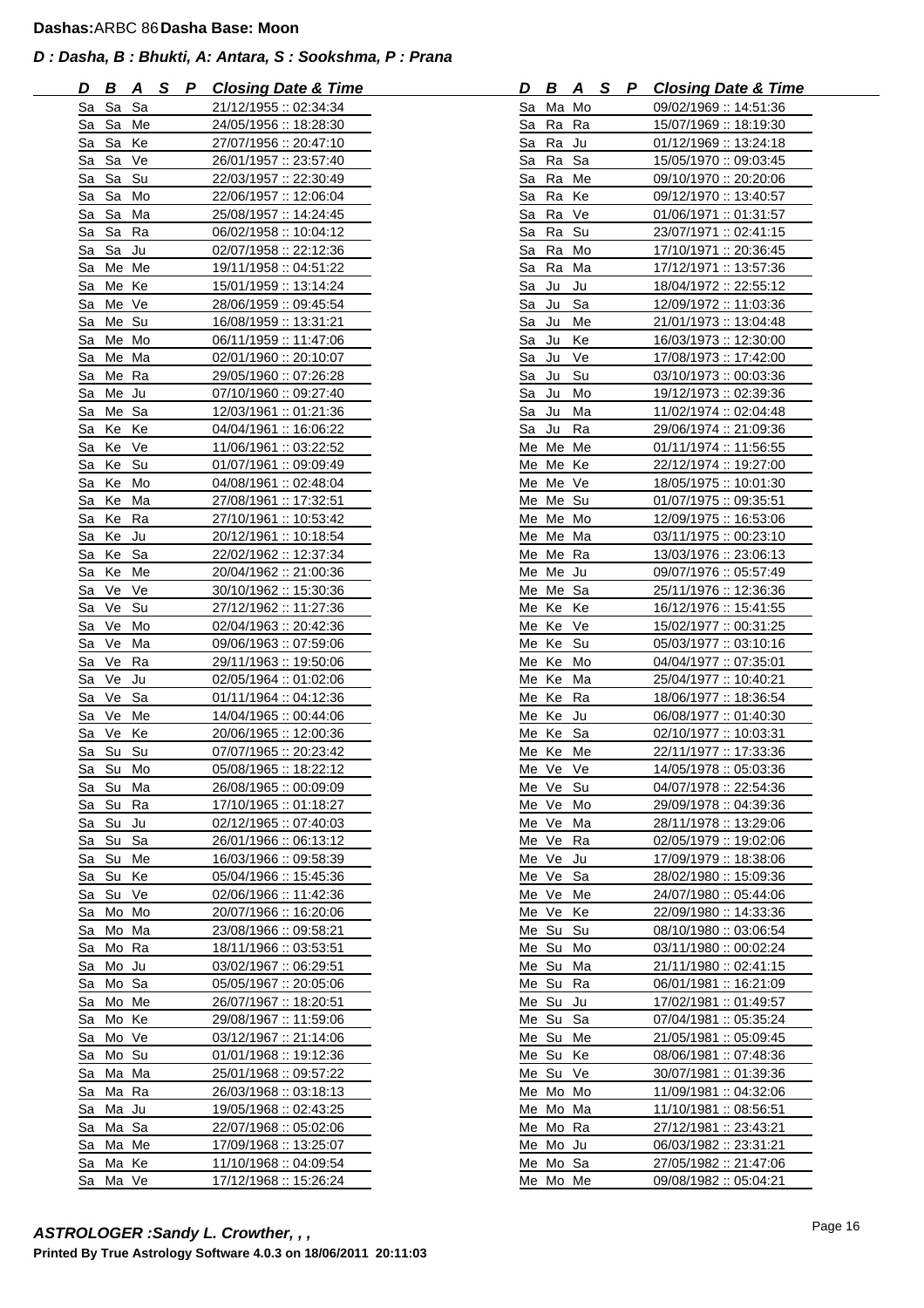| D     | <u>B A</u> |    | <u>SP</u> | <b>Closing Date &amp; Time</b> | D     | B        | <u>A</u> | <u>_S</u> | P Closing Date & Time  |
|-------|------------|----|-----------|--------------------------------|-------|----------|----------|-----------|------------------------|
|       | Me Mo Ve   |    |           | 03/12/1982: 15:14:06           |       | Ke Su Me |          |           | 04/05/1993:: 11:23:15  |
|       | Me Mo Su   |    |           | 29/12/1982: 12:09:36           |       | Ke Su Ke |          |           | 11/05/1993: 22:21:36   |
| Me    | Ma Ma      |    |           | 19/01/1983: 15:14:55           | Ke    | Su       | Ve       |           | 02/06/1993: 05:42:36   |
|       | Me Ma Ra   |    |           | 14/03/1983: 23:11:28           |       | Ke Mo Mo |          |           | 19/06/1993: 23:50:06   |
|       | Me Ma Ju   |    |           | 02/05/1983: 06:15:04           | Ke    | Mo Ma    |          |           | 02/07/1993:: 10:07:21  |
|       | Me Ma Sa   |    |           | 28/06/1983: 14:38:06           | Ke    | Mo Ra    |          |           | 03/08/1993:: 09:08:51  |
|       | Me Ma Me   |    |           | 18/08/1983: 22:08:10           |       | Ke Mo Ju |          |           | 31/08/1993:: 18:56:51  |
|       | Me Ma Ke   |    |           | 09/09/1983:: 01:13:30          | Ke    | Mo Sa    |          |           | 04/10/1993 :: 12:35:06 |
|       | Me Ma Ve   |    |           | 08/11/1983:: 10:03:00          | Ke    | Mo       | Me       |           | 03/11/1993 :: 16:59:51 |
|       | Me Ma Su   |    |           | 26/11/1983:: 12:41:51          | Ke    | Mo Ke    |          |           | 16/11/1993: 03:17:06   |
|       | Me Ma Mo   |    |           | 26/12/1983: 17:06:36           | Ke    | Mo Ve    |          |           | 21/12/1993:: 15:32:06  |
|       | Me Ra      | Ra |           | 14/05/1984: 10:06:18           |       | Ke Mo Su |          |           | 01/01/1994: : 07:12:36 |
|       | Me Ra Ju   |    |           | 15/09/1984: 14:32:42           |       | Ke Ma Ma |          |           | 10/01/1994: : 00:00:40 |
|       | Me Ra Sa   |    |           | 10/02/1985: 01:49:03           |       | Ke Ma Ra |          |           | 01/02/1994::08:55:43   |
|       | Me Ra Me   |    |           | 22/06/1985:: 00:32:06          | Ke    | Ma Ju    |          |           | 21/02/1994:: 06:11:19  |
| Me Ra |            | Ke |           | 15/08/1985: 08:28:39           | Ke    | Ma Sa    |          |           | 16/03/1994: 20:56:06   |
|       | Me Ra Ve   |    |           | 17/01/1986 :: 14:01:39         | Ke    | Ma Me    |          |           | 07/04/1994:: 00:01:25  |
|       | Me Ra      | Su |           | 05/03/1986: 03:41:33           |       | Ke Ma Ke |          |           | 15/04/1994: 16:49:30   |
|       | Me Ra Mo   |    |           | 21/05/1986: 18:28:03           |       | Ke Ma Ve |          |           | 10/05/1994:: 13:24:00  |
|       | Me Ra Ma   |    |           | 15/07/1986: 02:24:36           |       | Ke Ma Su |          |           | 18/05/1994:: 00:22:21  |
| Me Ju |            | Ju |           | <u>02/11/1986 :: 11:41:24</u>  |       | Ke Ma Mo |          |           | 30/05/1994:: 10:39:36  |
| Me Ju |            | Sa |           | 13/03/1987: 13:42:36           | Ke    | Ra       | Ra       |           | 26/07/1994: 23:18:18   |
| Me Ju |            | Me |           | 08/07/1987: 20:34:12           |       | Ke Ra Ju |          |           | 16/09/1994: 02:32:42   |
| Me Ju |            | Ke |           | 26/08/1987: 03:37:48           |       | Ke Ra    | Sa       |           | 15/11/1994:: 19:53:33  |
| Me Ju |            | Ve |           | 11/01/1988: 03:13:48           |       | Ke Ra    | Me       |           | 09/01/1995:: 03:50:06  |
| Me Ju |            | Su |           | 21/02/1988: 12:42:36           |       | Ke Ra Ke |          |           | 31/01/1995: 12:45:09   |
| Me Ju |            | Mo |           | 30/04/1988: 12:30:36           | Ke Ra |          | Ve       |           | 05/04/1995:: 10:48:09  |
| Me Ju |            | Ma |           | 17/06/1988: 19:34:12           | Ke    | Ra       | Su       |           | 24/04/1995:: 15:01:03  |
| Me Ju |            | Ra |           | 20/10/1988: 00:00:36           | Ke Ra |          | Mo       |           | 26/05/1995:: 14:02:33  |
| Me Sa |            | Sa |           | 24/03/1989:: 15:54:31          | Ke    | Ra       | Ma       |           | 17/06/1995:: 22:57:36  |
| Me Sa |            | Me |           | 10/08/1989: 22:33:18           | Ke Ju |          | Ju       |           | 02/08/1995:: 09:50:24  |
| Me Sa |            | Ke |           | 07/10/1989:: 06:56:19          | Ke Ju |          | Sa       |           | 25/09/1995:: 09:15:36  |
| Me Sa |            | Ve |           | 20/03/1990:: 03:27:49          | Ke Ju |          | Me       |           | 12/11/1995:: 16:19:12  |
| Me Sa |            | Su |           | 08/05/1990 :: 07:13:16         | Ke    | Ju       | Ke       |           | 02/12/1995 :: 13:34:48 |
| Me Sa |            | Mo |           | 29/07/1990:: 05:29:01          | Ke    | Ju       | Ve       |           | 28/01/1996:: 09:10:48  |
| Me Sa |            | Ma |           | 24/09/1990:: 13:52:03          | Ke Ju |          | Su       |           | 14/02/1996:: 10:15:36  |
| Me Sa |            | Ra |           | 19/02/1991 :: 01:08:24         | Ke Ju |          | Mo       |           | 13/03/1996: 20:03:36   |
|       | Me Sa Ju   |    |           | 30/06/1991: 03:09:36           | Ke Ju |          | Ma       |           | 02/04/1996:: 17:19:12  |
|       | Ke Ke Ke   |    |           | 08/07/1991: 19:57:40           |       | Ke Ju Ra |          |           | 23/05/1996:: 20:33:36  |
| Ke    | Ke Ve      |    |           | 02/08/1991 :: 16:32:10         | Ke Sa |          | Sa       |           | 26/07/1996: 22:52:16   |
| Ke    | Ke Su      |    |           | 10/08/1991 :: 03:30:31         | Ke Sa |          | Me       |           | 22/09/1996:: 07:15:18  |
| Ke    | Ke         | Mo |           | 22/08/1991: 13:47:46           | Ke Sa |          | Ke       |           | 15/10/1996: 22:00:04   |
| Ke    | Ke         | Ma |           | 31/08/1991: 06:35:51           | Ke Sa |          | Ve       |           | 22/12/1996:: 09:16:34  |
| Ke    | Ke         | Ra |           | 22/09/1991: 15:30:54           | Ke Sa |          | Su       |           | 11/01/1997: 15:03:31   |
|       | Ke Ke Ju   |    |           | 12/10/1991 :: 12:46:30         | Ke Sa |          | Mo       |           | 14/02/1997:: 08:41:46  |
|       | Ke Ke Sa   |    |           | 05/11/1991:: 03:31:16          | Ke Sa |          | Ma       |           | 09/03/1997: 23:26:33   |
| Ke Ke |            | Me |           | 26/11/1991: 06:36:36           | Ke Sa |          | Ra       |           | 09/05/1997 :: 16:47:24 |
|       | Ke Ve Ve   |    |           | 05/02/1992:: 07:06:36          |       | Ke Sa    | Ju       |           | 02/07/1997:: 16:12:36  |
|       | Ke Ve Su   |    |           | 26/02/1992:: 14:27:36          |       | Ke Me Me |          |           | 22/08/1997 :: 23:42:40 |
|       | Ke Ve Mo   |    |           | 02/04/1992 :: 02:42:36         |       | Ke Me Ke |          |           | 13/09/1997: 02:48:00   |
|       | Ke Ve Ma   |    |           | 26/04/1992 :: 23:17:06         |       | Ke Me Ve |          |           | 12/11/1997:: 11:37:30  |
|       | Ke Ve Ra   |    |           | 29/06/1992: 21:20:06           |       | Ke Me Su |          |           | 30/11/1997:: 14:16:21  |
|       | Ke Ve Ju   |    |           | 25/08/1992: 16:56:06           | Ke    | Me Mo    |          |           | 30/12/1997: 18:41:06   |
| Ke    | Ve Sa      |    |           | 01/11/1992: 04:12:36           |       | Ke Me Ma |          |           | 20/01/1998: 21:46:25   |
|       | Ke Ve      | Me |           | 31/12/1992 :: 13:02:06         |       | Ke Me Ra |          |           | 16/03/1998: 05:42:58   |
|       | Ke Ve      | Ke |           | 25/01/1993:: 09:36:36          |       | Ke Me Ju |          |           | 03/05/1998:: 12:46:34  |
|       | Ke Su      | Su |           | 31/01/1993: 19:00:54           |       | Ke Me Sa |          |           | 29/06/1998:: 21:09:36  |
|       | Ke Su Mo   |    |           | 11/02/1993:: 10:41:24          |       | Ve Ve Ve |          |           | 18/01/1999:: 19:09:36  |
| Ke Su |            | Ma |           | 18/02/1993:: 21:39:45          |       | Ve Ve Su |          |           | 20/03/1999:: 16:09:36  |
| Ke Su |            | Ra |           | 10/03/1993:: 01:52:39          | Ve Ve |          | Mo       |           | 30/06/1999 :: 03:09:36 |
|       | Ke Su Ju   |    |           | 27/03/1993: 02:57:27           |       | Ve Ve    | Ma       |           | 09/09/1999 :: 03:39:36 |

| D         | <u>B</u>  |                     |  | A S P Closing Date & Time                                |
|-----------|-----------|---------------------|--|----------------------------------------------------------|
| Ke        |           | Su Me               |  | 04/05/1993:: 11:23:15                                    |
| Ke        | Su Ke     |                     |  | 11/05/1993: 22:21:36                                     |
| Ke        | Su Ve     |                     |  | 02/06/1993: 05:42:36                                     |
| Ke        |           | Mo Mo               |  | 19/06/1993: 23:50:06                                     |
| Ke        |           | Mo Ma               |  | 02/07/1993:: 10:07:21                                    |
| Ke        | Mo Ra     |                     |  | 03/08/1993: 09:08:51                                     |
| Ke        | Mo        | Ju                  |  | 31/08/1993:: 18:56:51                                    |
| Ke        | Mo        | Sa                  |  | 04/10/1993:: 12:35:06                                    |
| Ke        |           |                     |  |                                                          |
|           |           | Mo Me               |  | 03/11/1993 :: 16:59:51                                   |
| <u>Ke</u> | Mo Ke     |                     |  | 16/11/1993: 03:17:06                                     |
| Ke        | Mo Ve     |                     |  | 21/12/1993:: 15:32:06                                    |
| Ke        | Mo Su     |                     |  | 01/01/1994:: 07:12:36                                    |
| <u>Ke</u> |           | Ma Ma               |  | 10/01/1994: 00:00:40                                     |
| Ke        | Ma Ra     |                     |  | 01/02/1994: 08:55:43                                     |
| Ke        | Ma Ju     |                     |  | 21/02/1994: 06:11:19                                     |
| Ke        | Ma Sa     |                     |  | 16/03/1994: 20:56:06                                     |
| <u>Ke</u> |           | Ma Me               |  | 07/04/1994: : 00:01:25                                   |
| Ke        | Ma Ke     |                     |  | 15/04/1994: 16:49:30                                     |
| Ke        | Ma Ve     |                     |  | 10/05/1994 :: 13:24:00                                   |
| Ke        | Ma        | Su                  |  | 18/05/1994 :: 00:22:21                                   |
| Ke        |           | Ma Mo               |  | 30/05/1994:: 10:39:36                                    |
| Ke        | Ra        | Ra                  |  | 26/07/1994 :: 23:18:18                                   |
| Ke        | Ra        | Ju                  |  | 16/09/1994: 02:32:42                                     |
| Кe        | Ra        | Sa                  |  | 15/11/1994: 19:53:33                                     |
| Ke        | Ra        | Me                  |  |                                                          |
|           |           |                     |  | 09/01/1995:: 03:50:06<br>31/01/1995: 12:45:09            |
| Ke        | Ra        | Ke                  |  |                                                          |
| Ke        | Ra        | Ve                  |  | 05/04/1995: 10:48:09                                     |
| Ke        | Ra        | Su                  |  | 24/04/1995: 15:01:03                                     |
| Ke        | Ra        | Mo                  |  | 26/05/1995: 14:02:33                                     |
| Ke        | Ra        | Ma                  |  | 17/06/1995: 22:57:36                                     |
| Ke        | Ju        | Ju                  |  | 02/08/1995:: 09:50:24                                    |
| <u>Ke</u> | Ju        | Sa                  |  | 25/09/1995: 09:15:36                                     |
| Ke        | Ju        | Me                  |  | <u> 12/11/1995 :: 16:19:12</u>                           |
| Ke        | Ju        | Ke                  |  | 02/12/1995:: 13:34:48                                    |
| Ke        | Ju        | Ve                  |  | 28/01/1996: 09:10:48                                     |
| <u>Ke</u> | <u>Ju</u> | Su                  |  | 14/02/1996:: 10:15:36                                    |
| Ke        | Ju        | Mo                  |  | 13/03/1996: 20:03:36                                     |
| Ke        | Ju        | Ma                  |  | 02/04/1996:: 17:19:12                                    |
| Ke        | $u$       | Ra                  |  | 23/05/1996: 20:33:36                                     |
| Ke        | Sa        | Sa                  |  | 26/07/1996: 22:52:16                                     |
| Ke        | Sa        | Me                  |  | 22/09/1996 :: 07:15:18                                   |
| Ke        | Sa        | Ke                  |  | 15/10/1996: 22:00:04                                     |
|           |           |                     |  |                                                          |
| <u>Ке</u> | Sa        | Ve                  |  | 22/12/1996:: 09:16:34                                    |
| Ke        | Sa        | Su                  |  | 11/01/1997:: 15:03:31                                    |
| Ke        | Sa        | Mo                  |  | 14/02/1997: 08:41:46                                     |
| Ke        | Sa        | Ma                  |  | 09/03/1997: 23:26:33                                     |
| Ke        | Sa        | Ra                  |  | 09/05/1997: 16:47:24                                     |
| Ke        | Sa        | Ju                  |  | 02/07/1997:: 16:12:36                                    |
| Ke        | Me        | Me                  |  | 22/08/1997: 23:42:40                                     |
| Ke        | Me        | Ke                  |  | 13/09/1997: 02:48:00                                     |
| Ke        | Me        | Ve                  |  | 12/11/1997:: 11:37:30                                    |
| Ke        | Me        | Su                  |  | 30/11/1997: 14:16:21                                     |
| Ke        | Me        | Mo                  |  | 30/12/1997: 18:41:06                                     |
| Ke        | Me        | Ma                  |  | 20/01/1998: 21:46:25                                     |
| Ke        | Me        | Ra                  |  | 16/03/1998: 05:42:58                                     |
| Ke        | Me        | Ju                  |  | 03/05/1998:: 12:46:34                                    |
| Ke        | Me        | Sa                  |  | 29/06/1998: 21:09:36                                     |
| Ve        | Ve        | Ve                  |  |                                                          |
|           | Ve        | $S_{\underline{u}}$ |  | <u> 18/01/1999 :: 19:09:36</u><br>20/03/1999 :: 16:09:36 |
| Ve        |           |                     |  |                                                          |
| Ve        | Ve        | Mo                  |  | 30/06/1999:: 03:09:36                                    |
| Ve        | Ve        | Ma                  |  | 09/09/1999:: 03:39:36                                    |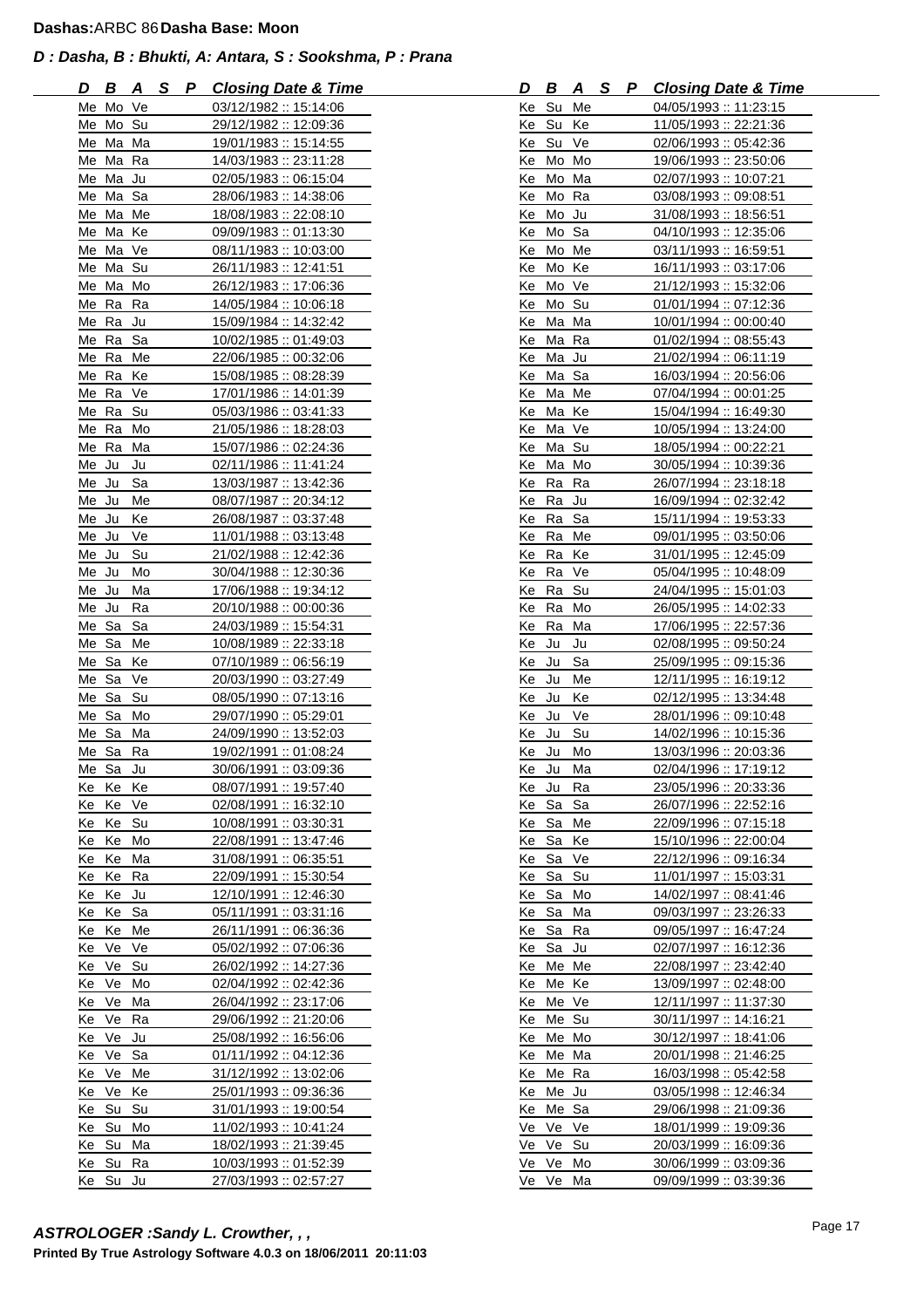| D              | <u>B A</u> |          | S P | <b>Closing Date &amp; Time</b>                | D     | В                    | <u>A</u> | <u>s</u> | P Closing Date & Time                           |
|----------------|------------|----------|-----|-----------------------------------------------|-------|----------------------|----------|----------|-------------------------------------------------|
|                | Ve Ve Ju   |          |     | 19/08/2000: 02:39:36                          |       | Ve Me Mo             |          |          | 29/11/2015:: 07:39:36                           |
|                | Ve Ve Sa   |          |     | 27/02/2001: 21:09:36                          |       | Ve Me Ma             |          |          | 28/01/2016: 16:29:06                            |
| Ve             | Ve         | Me       |     | 19/08/2001: 08:39:36                          | Ve    | Me Ra                |          |          | 01/07/2016: 22:02:06                            |
| Ve             | Ve         | Ke       |     | 29/10/2001 :: 09:09:36                        | Ve    | Me Ju                |          |          | 16/11/2016: 21:38:06                            |
| Ve             | Su         | Su       |     | 16/11/2001 :: 15:27:36                        | Ve    | Me Sa                |          |          | 29/04/2017:: 18:09:36                           |
| Ve             | Su         | Mo       |     | 17/12/2001: 01:57:36                          | Ve    | Ke                   | Ke       |          | 24/05/2017: 14:44:06                            |
| Ve             | Su         | Ma       |     | 07/01/2002:: 09:18:36                         | Ve Ke |                      | Ve       |          | 03/08/2017: 15:14:06                            |
|                | Ve Su      | Ra       |     | 03/03/2002 :: 04:12:36                        | Ve    | Ke                   | Su       |          | 24/08/2017 :: 22:35:06                          |
| Ve             | Su         | Ju       |     | 20/04/2002 :: 21:00:36                        | Ve    | Ke                   | Mo       |          | 29/09/2017 :: 10:50:06                          |
| Ve             | Su         | Sa       |     | 17/06/2002: 16:57:36                          | Ve    | Ke                   | Ma       |          | 24/10/2017: 07:24:36                            |
| Ve             | Su Me      |          |     | 08/08/2002 :: 10:48:36                        | Ve    | Ke                   | Ra       |          | 27/12/2017:: 05:27:36                           |
| Ve             | Su Ke      |          |     | 29/08/2002: 18:09:36                          | Ve Ke |                      | Ju       |          | 22/02/2018:: 01:03:36                           |
|                | Ve Su Ve   |          |     | 29/10/2002: 15:09:36                          | Ve    | Ke Sa                |          |          | 30/04/2018: 12:20:06                            |
| Ve             | Mo Mo      |          |     | 19/12/2002: 08:39:36                          |       | Ve Ke Me             |          |          | 29/06/2018: 21:09:36                            |
| Ve             | Mo Ma      |          |     | 23/01/2003: 20:54:36                          | Su    | Su                   | Su       |          | 05/07/2018: 08:39:00                            |
| Ve             | Mo Ra      |          |     | 25/04/2003: 04:24:36                          | Su    | Su                   | Mo       |          | 14/07/2018: 11:48:00                            |
| Ve             | Mo Ju      |          |     | 15/07/2003: 08:24:36                          | Su Su |                      | Ma       |          | 20/07/2018:: 21:12:18                           |
| Ve             | Mo Sa      |          |     | 19/10/2003: 17:39:36                          | Su Su |                      | Ra       |          | 06/08/2018: 07:40:30                            |
| Ve             | Mo Me      |          |     | 13/01/2004 :: 23:24:36                        | Su Su |                      | Ju       |          | 20/08/2018: 22:18:54                            |
| Ve             | Mo Ke      |          |     | 18/02/2004: 11:39:36                          | Su Su |                      | Sa       |          | 07/09/2018: 06:42:00                            |
| Ve             | Mo Ve      |          |     | 29/05/2004: 22:39:36                          | Su Su |                      | Me       |          | <u> 22/09/2018 :: 19:15:18</u>                  |
| Ve             | Mo Su      |          |     | 29/06/2004 :: 09:09:36                        | Su    | Su                   | Ke       |          | 29/09/2018:: 04:39:36                           |
| Ve             | Ma Ma      |          |     | 24/07/2004: 05:44:06                          |       | Su Su                | Ve       |          | 17/10/2018:: 10:57:36                           |
| Ve             | Ma Ra      |          |     | 26/09/2004: 03:47:06                          | Su    | Mo Mo                |          |          | 01/11/2018:: 16:12:36                           |
| Ve             | Ma Ju      |          |     | 21/11/2004: 23:23:06                          |       | Su Mo Ma             |          |          | 12/11/2018:: 07:53:06                           |
| Ve             | Ma Sa      |          |     | 28/01/2005:: 10:39:36                         |       | Su Mo Ra             |          |          | 09/12/2018: 17:20:06                            |
| Ve             | Ma Me      |          |     | 29/03/2005: 19:29:06                          | Su    | Mo Ju                |          |          | 03/01/2019:: 01:44:06                           |
| Ve             | Ma Ke      |          |     | 23/04/2005: 16:03:36                          | Su    | Mo Sa                |          |          | 31/01/2019: 23:42:36                            |
| Ve             | Ma Ve      |          |     | 03/07/2005: 16:33:36                          | Su    | Mo Me                |          |          | 26/02/2019: 20:38:06                            |
| Ve             | Ma         | Su       |     | 24/07/2005: 23:54:36                          | Su    | Mo Ke                |          |          | 09/03/2019:: 12:18:36                           |
| Ve             | Ma Mo      |          |     | 29/08/2005: 12:09:36                          | Su    | Mo Ve                |          |          | 08/04/2019: 22:48:36                            |
| Ve             | Ra         | Ra       |     | 09/02/2006: 20:51:36                          | Su    | Mo Su                |          |          | 18/04/2019: 01:57:36                            |
| Ve             | Ra Ju      |          |     | 05/07/2006 :: 23:15:36                        |       | Su Ma Ma             |          |          | 25/04/2019:: 12:55:57                           |
| Ve             | Ra         | Sa       |     |                                               | Su    | Ma Ra                |          |          |                                                 |
| Ve             | Ra         | Me       |     | 26/12/2006:: 11:06:36<br>30/05/2007: 16:39:36 | Su    | Ma Ju                |          |          | 14/05/2019 :: 17:08:51<br>31/05/2019:: 18:13:39 |
| Ve             | Ra         | Ke       |     | 02/08/2007: 14:42:36                          | Su    | Ma Sa                |          |          | 21/06/2019:: 00:00:36                           |
| Ve             | Ra Ve      |          |     | 01/02/2008: 05:42:36                          |       | Su Ma Me             |          |          | 09/07/2019:: 02:39:27                           |
|                | Ve Ra Su   |          |     | 27/03/2008:: 00:36:36                         |       | Su Ma Ke             |          |          | 16/07/2019:: 13:37:48                           |
|                | Ve Ra Mo   |          |     | 26/06/2008: 08:06:36                          |       | Su Ma Ve             |          |          | 06/08/2019: 20:58:48                            |
| Vel            | Ra         | Ma       |     | 29/08/2008: 06:09:36                          |       | Su Ma Su             |          |          | 13/08/2019:: 06:23:06                           |
| Ve Ju          |            | Ju       |     | 06/01/2009: 02:57:36                          | Su    | Ma                   | Mo       |          | 23/08/2019: 22:03:36                            |
| Ve Ju          |            | Sa       |     | 09/06/2009: 08:09:36                          |       | Su Ra                | Ra       |          | 12/10/2019:: 05:28:12                           |
| Ve Ju          |            | Me       |     | 25/10/2009: 07:45:36                          | Su Ra |                      | Ju       |          | 25/11/2019:: 01:23:24                           |
| Ve Ju          |            | Ke       |     | 21/12/2009:: 03:21:36                         | Su Ra |                      | Sa       |          | 16/01/2020:: 02:32:42                           |
| Ve Ju          |            | Ve       |     | 01/06/2010:: 11:21:36                         | Su Ra |                      | Me       |          | 02/03/2020:: 16:12:36                           |
| Ve Ju          |            | Su       |     |                                               |       | Su Ra                | Ke       |          |                                                 |
|                |            |          |     | 20/07/2010:: 04:09:36                         |       |                      |          |          | 21/03/2020: 20:25:30                            |
| Ve Ju<br>Ve Ju |            | Mo<br>Ma |     | 09/10/2010: 08:09:36                          |       | Su Ra Ve<br>Su Ra Su |          |          | 15/05/2020: 15:19:30                            |
|                |            |          |     | 05/12/2010:: 03:45:36                         |       |                      |          |          | 01/06/2020:: 01:47:42                           |
| Ve Ju          |            | Ra       |     | 30/04/2011 :: 06:09:36                        | Su    | Ra                   | Mo       |          | 28/06/2020:: 11:14:42                           |
| Ve Sa          |            | Sa       |     | 30/10/2011: 09:20:06                          | Su Ra |                      | Ma       |          | 17/07/2020 :: 15:27:36                          |
|                | Ve Sa Me   |          |     | 11/04/2012: 05:51:36                          | Su Ju |                      | Ju       |          | 25/08/2020:: 14:30:00                           |
|                | Ve Sa Ke   |          |     | 17/06/2012: 17:08:06                          | Su Ju |                      | Sa       |          | 10/10/2020: 20:51:36                            |
| Ve             | Sa         | Ve       |     | 27/12/2012: 11:38:06                          | Su Ju |                      | Me       |          | 21/11/2020:: 06:20:24                           |
| Ve             | Sa         | Su       |     | 23/02/2013: 07:35:06                          | Su Ju |                      | Ke       |          | 08/12/2020:: 07:25:12                           |
| Ve             | Sa         | Mo       |     | 30/05/2013: 16:50:06                          | Su    | Ju                   | Ve       |          | 26/01/2021:: 00:13:12                           |
| Ve             | Sa         | Ma       |     | 06/08/2013: 04:06:36                          | Su Ju |                      | Su       |          | 09/02/2021 :: 14:51:36                          |
| Ve Sa          |            | Ra       |     | 26/01/2014: 15:57:36                          | Su Ju |                      | Mo       |          | 05/03/2021: 23:15:36                            |
|                | Ve Sa      | Ju       |     | 29/06/2014: 21:09:36                          | Su Ju |                      | Ma       |          | 23/03/2021:: 00:20:24                           |
|                | Ve Me Me   |          |     | 23/11/2014: 11:44:06                          | Su Ju |                      | Ra       |          | 05/05/2021 :: 20:15:36                          |
|                | Ve Me Ke   |          |     | 22/01/2015: 20:33:36                          | Su Sa |                      | Sa       |          | 29/06/2021: 18:48:45                            |
|                | Ve Me Ve   |          |     | 14/07/2015: 08:03:36                          | Su Sa |                      | Me       |          | 17/08/2021 :: 22:34:12                          |

| <u>D</u>                              |                     |                     |  | <b>B A S P Closing Date &amp; Time</b>         |
|---------------------------------------|---------------------|---------------------|--|------------------------------------------------|
| Ve                                    | Me Mo               |                     |  | 29/11/2015: 07:39:36                           |
| Ve                                    | Me Ma               |                     |  | 28/01/2016 :: 16:29:06                         |
| Ve                                    | Me Ra               |                     |  | 01/07/2016: 22:02:06                           |
| Ve                                    | Me                  | Ju                  |  | 16/11/2016: 21:38:06                           |
| Ve                                    | Me                  | Sa                  |  | 29/04/2017: 18:09:36                           |
| Ve                                    | Ke                  | Ke                  |  | 24/05/2017:: 14:44:06                          |
| Ve                                    | Ke                  | Ve                  |  | 03/08/2017 :: 15:14:06                         |
| Ve                                    | Ke Su               |                     |  | 24/08/2017: 22:35:06                           |
| Ve                                    | K <sub>e</sub>      | Mo                  |  | 29/09/2017 :: 10:50:06                         |
| Ve                                    | Ke                  | Ma                  |  | 24/10/2017: 07:24:36                           |
| Ve                                    | Ke                  | Ra                  |  | 27/12/2017: 05:27:36                           |
| <u>Ve</u>                             | Ke                  | Ju                  |  | 22/02/2018:: 01:03:36                          |
| <u>Ve</u>                             | Ke                  | Sa                  |  | 30/04/2018: 12:20:06                           |
| Ve                                    | Ke                  | Me                  |  | 29/06/2018: 21:09:36                           |
| <u>Su</u>                             | Su                  | Su                  |  | 05/07/2018: 08:39:00                           |
| $S_{\underline{U}}$                   | Su                  | Mo                  |  | 14/07/2018: 11:48:00                           |
| <u>Su</u>                             | $S_{\underline{u}}$ | $M\underline{a}$    |  | 20/07/2018:: 21:12:18                          |
| Su                                    | Su                  | Ra                  |  | 06/08/2018: 07:40:30                           |
|                                       |                     |                     |  |                                                |
| Su                                    | <u>Su</u>           | Ju                  |  | 20/08/2018:: 22:18:54                          |
| Su                                    | $S_{\underline{u}}$ | Sa                  |  | 07/09/2018:: 06:42:00                          |
| Su                                    | Su                  | Me                  |  | <u> 22/09/2018 :: 19:15:18</u>                 |
| Su                                    | Su                  | Ke                  |  | 29/09/2018:: 04:39:36                          |
| Su                                    | Su                  | Ve                  |  | 17/10/2018:: 10:57:36                          |
| Su                                    | Mo Mo               |                     |  | 01/11/2018: 16:12:36                           |
| <u>Su</u>                             | Mo Ma               |                     |  | 12/11/2018: 07:53:06                           |
| Su                                    | Mo Ra               |                     |  | 09/12/2018: 17:20:06                           |
| Su                                    | Mo Ju               |                     |  | 03/01/2019:: 01:44:06                          |
| Su                                    | Mo Sa               |                     |  | 31/01/2019: 23:42:36                           |
| Su                                    | Mo                  | Me                  |  | 26/02/2019: 20:38:06                           |
| Su                                    | Mo Ke               |                     |  | 09/03/2019:: 12:18:36                          |
| Su                                    | Mo Ve               |                     |  | 08/04/2019:: 22:48:36                          |
| <u>Su</u>                             | Mo                  | Su                  |  | <u> 18/04/2019 :: 01:57:36</u>                 |
| Su                                    | Ma Ma               |                     |  | 25/04/2019: 12:55:57                           |
| S <u>u</u>                            | Ma Ra               |                     |  | 14/05/2019 :: 17:08:51                         |
| Su                                    | Ma Ju               |                     |  | 31/05/2019:: 18:13:39                          |
| <u>Su</u>                             | Ma Sa               |                     |  | 21/06/2019:: 00:00:36                          |
| Su                                    | Ma Me               |                     |  | 09/07/2019: 02:39:27                           |
| Su                                    | Ma Ke               |                     |  | 16/07/2019: 13:37:48                           |
| <u>Su</u>                             | Ma Ve               |                     |  | 06/08/2019: 20:58:48                           |
| Su                                    | Ma                  | Su                  |  | 13/08/2019: 06:23:06                           |
| Su                                    | Ma                  | Mo                  |  | 23/08/2019: 22:03:36                           |
| $S_{\underline{u}}$                   | Ra                  | Ra                  |  | 12/10/2019: 05:28:12                           |
| Su                                    | Ra                  | Ju                  |  | 25/11/2019:: 01:23:24                          |
| Su                                    | Ra                  | Sa                  |  | 16/01/2020 :: 02:32:42                         |
| Su                                    | Ra                  | Me                  |  |                                                |
|                                       |                     |                     |  | 02/03/2020 :: 16:12:36<br>21/03/2020: 20:25:30 |
| Su                                    | Ra                  | Ke                  |  |                                                |
| Su                                    | <u>Ra</u>           | Ve                  |  | 15/05/2020:: 15:19:30                          |
| Su                                    | Ra                  | $S_{\underline{u}}$ |  | 01/06/2020:: 01:47:42                          |
| Su                                    | Ra                  | Mo                  |  | 28/06/2020:: 11:14:42                          |
| Su                                    | Ra                  | Ma                  |  | 17/07/2020:: 15:27:36                          |
| Su                                    | $u$                 | Ju                  |  | 25/08/2020: 14:30:00                           |
| $\underline{\underline{\mathrm{Su}}}$ | $u$                 | Sa                  |  | 10/10/2020: 20:51:36                           |
| Su                                    | Ju                  | Me                  |  | 21/11/2020:: 06:20:24                          |
| Su                                    | Ju                  | Ke                  |  | 08/12/2020:: 07:25:12                          |
| Su                                    | Ju                  | Ve                  |  | 26/01/2021:: 00:13:12                          |
| Su                                    | Ju                  | Su                  |  | 09/02/2021 :: 14:51:36                         |
| Su                                    | <u>Ju</u>           | Mo                  |  | <u>05/03/2021 :: 23:15:36</u>                  |
| Su                                    | Ju                  | Ma                  |  | <u> 23/03/2021 :: 00:20:24</u>                 |
| Su                                    | Ju                  | Ra                  |  | 05/05/2021 :: 20:15:36                         |
| Su                                    | Sa                  | Sa                  |  | 29/06/2021:: 18:48:45                          |
| Su                                    | Sa                  | Me                  |  | 17/08/2021 :: 22:34:12                         |
|                                       |                     |                     |  |                                                |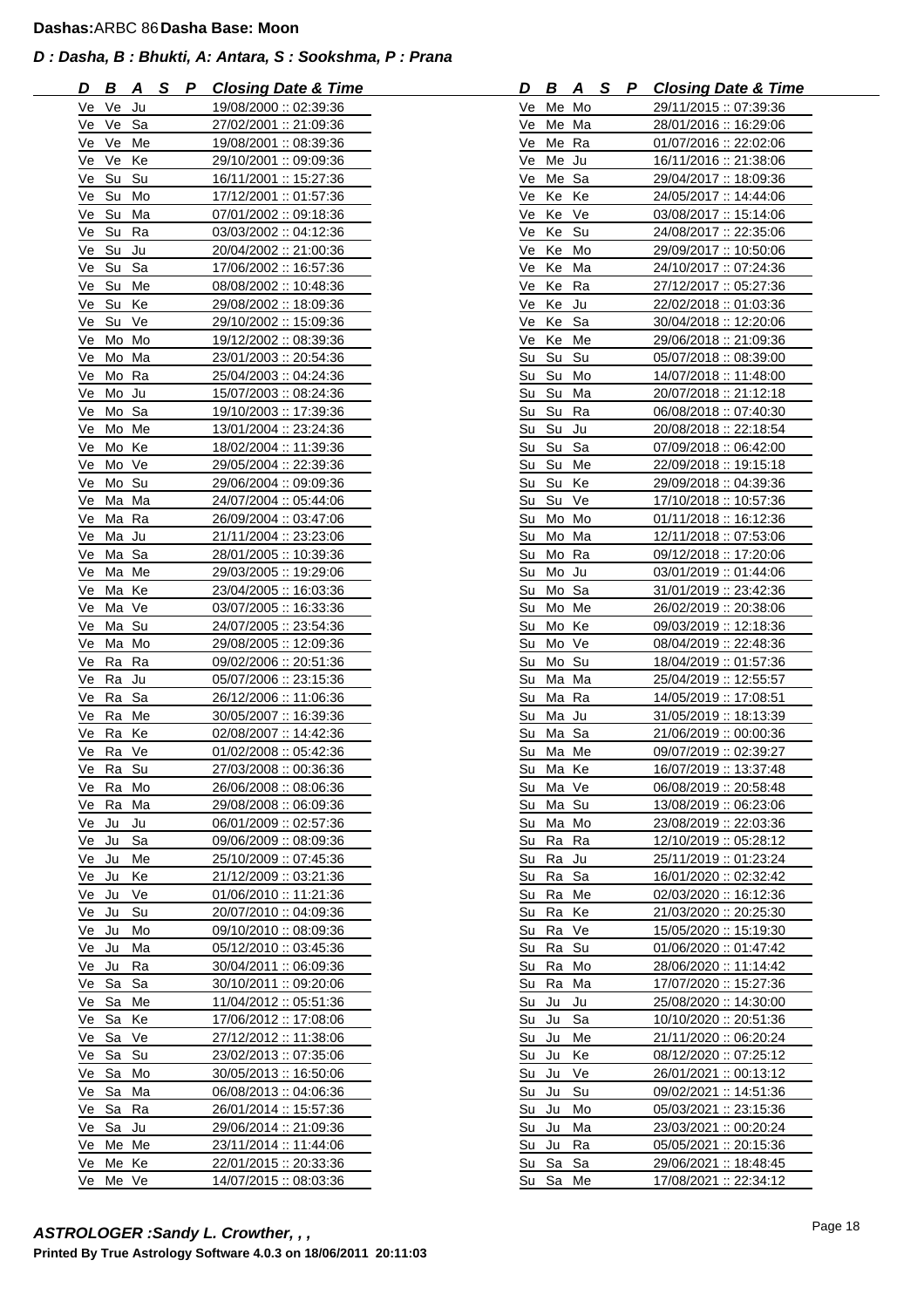| D  | B              | <u>_A</u> | <u>SP</u> | <b>Closing Date &amp; Time</b>                | D     |       | B        | <u>A</u>       | <u>s</u> | P | <b>Closing Date &amp; Time</b>                |
|----|----------------|-----------|-----------|-----------------------------------------------|-------|-------|----------|----------------|----------|---|-----------------------------------------------|
|    | Su Sa Ve       |           |           | 04/11/2021 :: 00:18:09                        | Mo Ju |       |          | Me             |          |   | 27/12/2027 :: 17:27:36                        |
| Su | Sa             | Su        |           | 21/11/2021:: 08:41:15                         |       | Mo Ju |          | Ke             |          |   | 25/01/2028:: 03:15:36                         |
| Su | Sa             | Mo        |           | 20/12/2021: 06:39:45                          |       |       | Mo Ju    | Ve             |          |   | 15/04/2028: 07:15:36                          |
| Su | Sa             | Ma        |           | 09/01/2022 :: 12:26:42                        | Mo Ju |       |          | Su             |          |   | 09/05/2028:: 15:39:36                         |
| Su | Sa             | Ra        |           | 02/03/2022 :: 13:36:00                        | Mo Ju |       |          | Mo             |          |   | 19/06/2028:: 05:39:36                         |
| Su | Sa             | Ju        |           | 17/04/2022: 19:57:36                          |       |       | Mo Ju    | Ma             |          |   | 17/07/2028: 15:27:36                          |
| Su |                | Me Me     |           | 31/05/2022 :: 19:31:57                        |       | Mo Ju |          | Ra             |          |   | 28/09/2028:: 16:39:36                         |
| Su | Me Ke          |           |           | 18/06/2022 :: 22:10:48                        |       |       | Mo Sa    | Sa             |          |   | 29/12/2028: 06:14:51                          |
| Su | Me Ve          |           |           | 09/08/2022 :: 16:01:48                        |       |       | Mo Sa    | Me             |          |   | 21/03/2029:: 04:30:36                         |
| Su | Me Su          |           |           | 25/08/2022: 04:35:06                          |       |       | Mo Sa    | Ke             |          |   | 23/04/2029:: 22:08:51                         |
| Su | Me Mo          |           |           | 20/09/2022:: 01:30:36                         |       |       | Mo Sa    | Ve             |          |   | 29/07/2029:: 07:23:51                         |
| Su |                | Me Ma     |           | 08/10/2022: 04:09:27                          |       |       | Mo Sa    | Su             |          |   | 27/08/2029:: 05:22:21                         |
| Su | Me Ra          |           |           | 23/11/2022: 17:49:21                          |       |       | Mo Sa    | Mo             |          |   | 14/10/2029:: 09:59:51                         |
| Su | Me Ju          |           |           | 04/01/2023: 03:18:09                          |       |       | Mo Sa    | Ma             |          |   | 17/11/2029:: 03:38:06                         |
| Su | Me Sa          |           |           | 22/02/2023: 07:03:36                          |       |       | Mo Sa    | Ra             |          |   | 11/02/2030:: 21:33:36                         |
| Su | Ke Ke          |           |           | 01/03/2023: 18:01:57                          |       |       | Mo Sa    | Ju             |          |   | 30/04/2030:: 00:09:36                         |
| Su | Ke Ve          |           |           | 23/03/2023:: 01:22:57                         |       |       |          | Mo Me Me       |          |   | 12/07/2030:: 07:26:51                         |
| Su | Ke             | Su        |           | 29/03/2023: 10:47:15                          |       |       |          | Mo Me Ke       |          |   | 11/08/2030:: 11:51:36                         |
|    | Su Ke Mo       |           |           | 09/04/2023: 02:27:45                          |       |       |          | Mo Me Ve       |          |   | 05/11/2030:: 17:36:36                         |
|    | Su Ke Ma       |           |           | 16/04/2023: 13:26:06                          |       |       |          | Mo Me Su       |          |   | 01/12/2030:: 14:32:06                         |
| Su | Ke             | Ra        |           | 05/05/2023:: 17:39:00                         |       |       |          | Mo Me Mo       |          |   | <u> 13/01/2031 :: 17:24:36</u>                |
| Su | Ke Ju          |           |           | 22/05/2023: 18:43:48                          |       |       |          | Mo Me Ma       |          |   | 12/02/2031: 21:49:21                          |
| Su | Ke Sa          |           |           | 12/06/2023: 00:30:45                          |       |       |          | Mo Me Ra       |          |   | 01/05/2031: 12:35:51                          |
| Su | Ke Me          |           |           | 30/06/2023: 03:09:36                          |       |       | Mo Me Ju |                |          |   | 09/07/2031:: 12:23:51                         |
|    | Su Ve Ve       |           |           | 30/08/2023: 00:09:36                          |       |       |          | Mo Me Sa       |          |   | 29/09/2031: 10:39:36                          |
| Su | Ve Su          |           |           | 17/09/2023: 06:27:36                          |       |       |          | Mo Ke Ke       |          |   | 11/10/2031: 20:56:51                          |
| Su | Ve             | Mo        |           | 17/10/2023: 16:57:36                          |       |       | Mo Ke    | Ve             |          |   | 16/11/2031:: 09:11:51                         |
| Su | Ve             | Ma        |           | 08/11/2023: 00:18:36                          |       |       | Mo Ke    | Su             |          |   | 27/11/2031:: 00:52:21                         |
| Su | Ve             | Ra        |           | 01/01/2024:: 19:12:36                         |       |       | Mo Ke    | Mo             |          |   | 14/12/2031: 18:59:51                          |
| Su | Ve             | Ju        |           | 19/02/2024: 12:00:36                          |       |       | Mo Ke    | Ma             |          |   | 27/12/2031:: 05:17:06                         |
| Su | Ve<br>Su Ve Me | Sa        |           | 17/04/2024: 07:57:36                          |       |       | Mo Ke    | Mo Ke Ra<br>Ju |          |   | 28/01/2032:: 04:18:36                         |
|    | Su Ve Ke       |           |           | 08/06/2024: 01:48:36<br>29/06/2024:: 09:09:36 |       |       |          | Mo Ke Sa       |          |   | 25/02/2032: 14:06:36<br>30/03/2032:: 07:44:51 |
|    | Mo Mo Mo       |           |           | 24/07/2024: 17:54:36                          |       |       | Mo Ke    | Me             |          |   | 29/04/2032:: 12:09:36                         |
|    | Mo Mo Ma       |           |           | 11/08/2024: 12:02:06                          |       |       |          | Mo Ve Ve       |          |   | 08/08/2032: 23:09:36                          |
|    | Mo Mo Ra       |           |           | 26/09/2024: 03:47:06                          |       |       |          | Mo Ve Su       |          |   | 08/09/2032: 09:39:36                          |
|    | Mo Mo Ju       |           |           | 05/11/2024: 17:47:06                          |       |       |          | Mo Ve Mo       |          |   | 29/10/2032:: 03:09:36                         |
|    | Mo Mo Sa       |           |           | 23/12/2024: 22:24:36                          |       |       |          | Mo Ve Ma       |          |   | 03/12/2032: 15:24:36                          |
|    | Mo Mo Me       |           |           | 05/02/2025: 01:17:06                          |       |       |          | Mo Ve Ra       |          |   | 04/03/2033: 22:54:36                          |
| Mo | Mo Ke          |           |           | 22/02/2025: 19:24:36                          |       |       | Mo Ve Ju |                |          |   | 25/05/2033: 02:54:36                          |
|    | Mo Mo Ve       |           |           | 14/04/2025: 12:54:36                          |       |       |          | Mo Ve Sa       |          |   | 29/08/2033: 12:09:36                          |
|    | Mo Mo Su       |           |           | 29/04/2025: 18:09:36                          |       |       | Mo Ve    | Me             |          |   | 23/11/2033:: 17:54:36                         |
|    | Mo Ma Ma       |           |           | 12/05/2025: 04:26:51                          |       |       | Mo Ve    | Ke             |          |   | 29/12/2033: 06:09:36                          |
|    | Mo Ma Ra       |           |           | 13/06/2025:: 03:28:21                         |       |       | Mo Su    | Su             |          |   | 07/01/2034:: 09:18:36                         |
|    | Mo Ma Ju       |           |           | 11/07/2025: 13:16:21                          |       |       | Mo Su    | Mo             |          |   | 22/01/2034:: 14:33:36                         |
|    | Mo Ma Sa       |           |           | 14/08/2025:: 06:54:36                         |       |       | Mo Su    | Ma             |          |   | 02/02/2034:: 06:14:06                         |
|    | Mo Ma Me       |           |           | 13/09/2025:: 11:19:21                         |       |       | Mo Su    | Ra             |          |   | 01/03/2034: 15:41:06                          |
|    | Mo Ma Ke       |           |           | 25/09/2025: 21:36:36                          |       |       | Mo Su Ju |                |          |   | 26/03/2034: 00:05:06                          |
|    | Mo Ma Ve       |           |           | 31/10/2025: 09:51:36                          |       |       |          | Mo Su Sa       |          |   | 23/04/2034: 22:03:36                          |
|    | Mo Ma Su       |           |           | 11/11/2025:: 01:32:06                         |       |       | Mo Su    | Me             |          |   | 19/05/2034: 18:59:06                          |
|    | Mo Ma Mo       |           |           | 28/11/2025: 19:39:36                          |       |       |          | Mo Su Ke       |          |   | 30/05/2034: 10:39:36                          |
|    | Mo Ra          | Ra        |           | 19/02/2026:: 00:00:36                         |       |       | Mo Su    | Ve             |          |   | 29/06/2034: 21:09:36                          |
|    | Mo Ra          | Ju        |           | 03/05/2026:: 01:12:36                         |       |       | Ma Ma    | Ma             |          |   | 08/07/2034: 13:57:40                          |
|    | Mo Ra          | Sa        |           | 28/07/2026: 19:08:06                          |       |       |          | Ma Ma Ra       |          |   | 30/07/2034: 22:52:43                          |
|    | Mo Ra          | Me        |           | 14/10/2026:: 09:54:36                         |       |       | Ma Ma Ju |                |          |   | 19/08/2034: 20:08:19                          |
|    | Mo Ra          | Ke        |           | 15/11/2026:: 08:56:06                         |       |       |          | Ma Ma Sa       |          |   | 12/09/2034: 10:53:06                          |
|    | Mo Ra Ve       |           |           | 14/02/2027: 16:26:06                          |       |       |          | Ma Ma Me       |          |   | 03/10/2034: 13:58:25                          |
|    | Mo Ra Su       |           |           | 14/03/2027:: 01:53:06                         |       |       |          | Ma Ma Ke       |          |   | 12/10/2034: 06:46:30                          |
|    | Mo Ra Mo       |           |           | 28/04/2027:: 17:38:06                         |       |       |          | Ma Ma Ve       |          |   | 06/11/2034:: 03:21:00                         |
|    | Mo Ra Ma       |           |           | 30/05/2027: 16:39:36                          |       |       |          | Ma Ma Su       |          |   | 13/11/2034:: 14:19:21                         |
|    | Mo Ju          | Ju        |           | 03/08/2027 :: 15:03:36                        |       |       |          | Ma Ma Mo       |          |   | 26/11/2034:: 00:36:36                         |

| D     | В                   |                     | <u>ASP</u> | <b>Closing Date &amp; Time</b> |
|-------|---------------------|---------------------|------------|--------------------------------|
| Mo Ju |                     | Me                  |            | 27/12/2027:: 17:27:36          |
| Mo Ju |                     | Ke                  |            | 25/01/2028:: 03:15:36          |
| Mo Ju |                     | Ve                  |            | 15/04/2028: 07:15:36           |
| Mo Ju |                     | Su                  |            | 09/05/2028: 15:39:36           |
|       | Mo Ju               | Mo                  |            | 19/06/2028: 05:39:36           |
|       | Mo Ju               | Ma                  |            | 17/07/2028: 15:27:36           |
| Mo    | Ju                  | Ra                  |            | 28/09/2028:: 16:39:36          |
|       | Mo Sa               | Sa                  |            | 29/12/2028:: 06:14:51          |
| Mo Sa |                     | Me                  |            | 21/03/2029:: 04:30:36          |
| Mo    | Sa                  | Ke                  |            | <u> 23/04/2029 :: 22:08:51</u> |
| Mo Sa |                     | Ve                  |            | 29/07/2029:: 07:23:51          |
| Mo Sa |                     | Su                  |            | 27/08/2029 :: 05:22:21         |
| Mo    | Sa                  | Mo                  |            | 14/10/2029: 09:59:51           |
| Mo    | Sa                  | Ma                  |            | 17/11/2029:: 03:38:06          |
| Mo Sa |                     | Ra                  |            | 11/02/2030: 21:33:36           |
| Mo Sa |                     | Ju                  |            | 30/04/2030:: 00:09:36          |
|       |                     |                     |            | 12/07/2030:: 07:26:51          |
| Mo    | Me Me               |                     |            |                                |
| Mo    | Me                  | Ke                  |            | 11/08/2030:: 11:51:36          |
|       | Mo Me Ve            |                     |            | 05/11/2030:: 17:36:36          |
| Mo    | Me Su               |                     |            | 01/12/2030:: 14:32:06          |
| Mo    | Me                  | Mo                  |            | 13/01/2031: 17:24:36           |
| Mo    | Me Ma               |                     |            | <u> 12/02/2031 :: 21:49:21</u> |
| Mo    | Me                  | Ra                  |            | 01/05/2031:: 12:35:51          |
| Mo    | Me Ju               |                     |            | 09/07/2031 :: 12:23:51         |
| Mo    | Me                  | Sa                  |            | 29/09/2031: 10:39:36           |
| Mo    | Ke                  | Ke                  |            | 11/10/2031: 20:56:51           |
| Mo Ke |                     | Ve                  |            | 16/11/2031:: 09:11:51          |
|       | Mo Ke               | Su                  |            | 27/11/2031:: 00:52:21          |
| Mo    | Ke                  | Mo                  |            | 14/12/2031: 18:59:51           |
|       | Mo Ke Ma            |                     |            | 27/12/2031: 05:17:06           |
|       | Mo Ke Ra            |                     |            | 28/01/2032:: 04:18:36          |
| Mo    | Ke                  | Ju                  |            | 25/02/2032: 14:06:36           |
|       | Mo Ke               | Sa                  |            | 30/03/2032:: 07:44:51          |
|       | Mo Ke               | Me                  |            | <u>29/04/2032 :: 12:09:36</u>  |
| Mo    | Ve                  | Ve                  |            | 08/08/2032 :: 23:09:36         |
|       | Mo Ve               | Su                  |            | 08/09/2032 :: 09:39:36         |
|       | Mo Ve               | Mo                  |            | 29/10/2032:: 03:09:36          |
| Mo Ve |                     | Ma                  |            | 03/12/2032:: 15:24:36          |
| Mo    | Ve                  | Ra                  |            | 04/03/2033 :: 22:54:36         |
| Mo    | Ve                  | Ju                  |            | 25/05/2033:: 02:54:36          |
| Mo    | Ve                  | Sa                  |            | 29/08/2033: 12:09:36           |
| Mo    | Ve                  | Me                  |            | 23/11/2033: 17:54:36           |
| Mo    | Ve                  | Ke                  |            | 29/12/2033: 06:09:36           |
| Mo    | $S_{\underline{U}}$ | $S_{\underline{u}}$ |            | 07/01/2034: 09:18:36           |
| Mo    | Su                  | Mo                  |            | 22/01/2034:: 14:33:36          |
| Mo    | Su                  | Ma                  |            | 02/02/2034: 06:14:06           |
| Mo    | Su                  | Ra                  |            | 01/03/2034: 15:41:06           |
| Mo    | Su                  | Ju                  |            | 26/03/2034: 00:05:06           |
| Mo    | $S_{\underline{u}}$ | Sa                  |            | <u>23/04/2034 :: 22:03:36</u>  |
| Mo    | Su                  | Me                  |            | 19/05/2034 :: 18:59:06         |
| Mo    | Su                  | Ke                  |            | 30/05/2034:: 10:39:36          |
| Mo    | Su                  | Ve                  |            | 29/06/2034: 21:09:36           |
| Ма    | Ma                  | Ma                  |            | 08/07/2034: 13:57:40           |
| Ma    | Ma                  | Ra                  |            | 30/07/2034: 22:52:43           |
| Ma    | Ma                  | $J_{\underline{u}}$ |            | 19/08/2034: 20:08:19           |
| Ma    | Ma                  | Sa                  |            | 12/09/2034: 10:53:06           |
| Ma    | Ma                  | Me                  |            | 03/10/2034: 13:58:25           |
| Ma    | Ma                  | Ke                  |            | 12/10/2034: 06:46:30           |
| Ma    | Ma                  | Ve                  |            | 06/11/2034 :: 03:21:00         |
| Ma    | Ma                  | Su                  |            | <u> 13/11/2034 :: 14:19:21</u> |
| Ма    | Ma                  | Mo                  |            | 26/11/2034:: 00:36:36          |
|       |                     |                     |            |                                |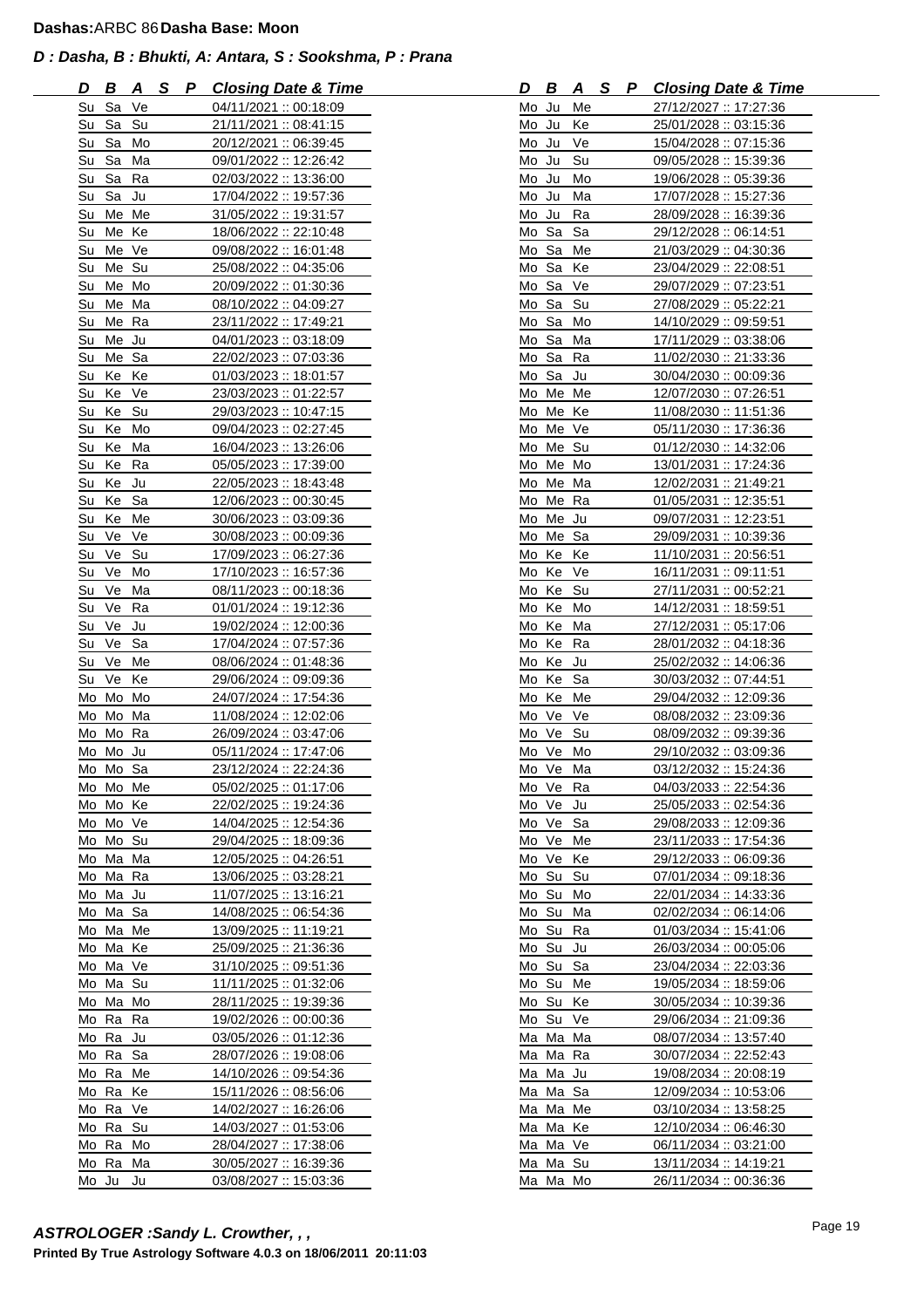| D<br><u>B A</u>      |    | <u>SP</u> | <b>Closing Date &amp; Time</b> | D        | B     | <u>A</u> | $\mathsf{S}$ | P | <b>Closing Date &amp; Time</b> |
|----------------------|----|-----------|--------------------------------|----------|-------|----------|--------------|---|--------------------------------|
| Ma Ra Ju             |    |           | 14/03/2035: 16:29:42           | Ma Mo Mo |       |          |              |   | 16/12/2040: 07:47:06           |
| Ma Ra Sa             |    |           | 14/05/2035:: 09:50:33          | Ma Mo Ma |       |          |              |   | 28/12/2040:: 18:04:21          |
| Ma Ra Me             |    |           | 07/07/2035: 17:47:06           | Ma Mo Ra |       |          |              |   | 29/01/2041: 17:05:51           |
| Ma Ra                | Ke |           | 30/07/2035: 02:42:09           | Ma Mo Ju |       |          |              |   | 27/02/2041: 02:53:51           |
| Ma Ra                | Ve |           | 02/10/2035:: 00:45:09          | Ma Mo Sa |       |          |              |   | 01/04/2041 :: 20:32:06         |
| Ma Ra                | Su |           | 21/10/2035:: 04:58:03          | Ma Mo Me |       |          |              |   | 02/05/2041: 00:56:51           |
| Ma Ra                | Mo |           | 22/11/2035:: 03:59:33          | Ma Mo Ke |       |          |              |   | 14/05/2041: 11:14:06           |
| Ma Ra                | Ma |           | 14/12/2035:: 12:54:36          | Ma Mo Ve |       |          |              |   | 18/06/2041 :: 23:29:06         |
| Ma Ju                | Ju |           | 28/01/2036: 23:47:24           | Ma Mo Su |       |          |              |   | 29/06/2041: 15:09:36           |
| Ma Ju                | Sa |           | 22/03/2036:: 23:12:36          | Ra Ra    |       | Ra       |              |   | 24/11/2041 :: 13:23:24         |
| Ma Ju                | Me |           | 10/05/2036: 06:16:12           | Ra Ra Ju |       |          |              |   | 05/04/2042 :: 01:09:00         |
| Ma Ju                | Ke |           | 30/05/2036: 03:31:48           | Ra Ra Sa |       |          |              |   | 08/09/2042 :: 04:36:54         |
| Ma Ju                | Ve |           | 25/07/2036: 23:07:48           | Ra Ra Me |       |          |              |   | 25/01/2043: 21:36:36           |
| Ma Ju                | Su |           | 12/08/2036: : 00:12:36         | Ra Ra Ke |       |          |              |   | 24/03/2043: 10:15:18           |
| Ma Ju                | Mo |           | 09/09/2036: 10:00:36           | Ra Ra    |       | Ve       |              |   | 04/09/2043: 18:57:18           |
| Ma Ju                | Ma |           | 29/09/2036: 07:16:12           | Ra Ra Su |       |          |              |   | 24/10/2043: 02:21:54           |
| Ma Ju                | Ra |           | 19/11/2036: 10:30:36           | Ra Ra    |       | Mo       |              |   | 14/01/2044: 06:42:54           |
| Ma Sa                | Sa |           | 22/01/2037:: 12:49:16          | Ra Ra    |       | Ma       |              |   | 11/03/2044: 19:21:36           |
| Ma Sa                | Me |           | 20/03/2037:: 21:12:18          | Ra Ju    |       | Ju       |              |   | 06/07/2044: 16:28:48           |
| Ma Sa                | Ke |           | 13/04/2037:: 11:57:04          | Ra Ju    |       | Sa       |              |   | 22/11/2044:: 11:33:36          |
|                      |    |           |                                |          |       |          |              |   |                                |
| Ma Sa Ve<br>Ma Sa Su |    |           | <u> 19/06/2037 :: 23:13:34</u> | Ra Ju    |       | Me<br>Ke |              |   | 26/03/2045: 16:00:00           |
|                      |    |           | 10/07/2037: 05:00:31           | Ra Ju    |       |          |              |   | 16/05/2045: 19:14:24           |
| Ma Sa Mo             |    |           | 12/08/2037 :: 22:38:46         | Ra Ju    |       | Ve       |              |   | 09/10/2045: 21:38:24           |
| Ma Sa Ma             |    |           | 05/09/2037:: 13:23:33          | Ra Ju    |       | Su       |              |   | 22/11/2045 :: 17:33:36         |
| Ma Sa                | Ra |           | 05/11/2037: 06:44:24           | Ra Ju    |       | Mo       |              |   | 03/02/2046: 18:45:36           |
| Ma Sa Ju             |    |           | 29/12/2037: 06:09:36           | Ra Ju    |       | Ma       |              |   | 26/03/2046: 22:00:00           |
| Me Me<br>Ma          |    |           | 18/02/2038:: 13:39:40          | Ra Ju    |       | Ra       |              |   | 05/08/2046 :: 09:45:36         |
| Ma Me Ke             |    |           | 11/03/2038: 16:45:00           | Ra Sa    |       | Sa       |              |   | 17/01/2047: 05:25:03           |
| Me Ve<br>Ma          |    |           | 11/05/2038:: 01:34:30          | Ra Sa    |       | Me       |              |   | 13/06/2047: 16:41:24           |
| Ma Me Su             |    |           | 29/05/2038:: 04:13:21          | Ra Sa    |       | Ke       |              |   | 13/08/2047: 10:02:15           |
| Ma Me Mo             |    |           | 28/06/2038: 08:38:06           | Ra Sa    |       | Ve       |              |   | 02/02/2048: 21:53:15           |
| Ma Me Ma             |    |           | 19/07/2038: 11:43:25           | Ra Sa    |       | Su       |              |   | 25/03/2048: 23:02:33           |
| Ma Me Ra             |    |           | 11/09/2038:: 19:39:58          | Ra Sa    |       | Mo       |              |   | 20/06/2048: 16:58:03           |
| Ma Me Ju             |    |           | 30/10/2038:: 02:43:34          | Ra Sa    |       | Ma       |              |   | 20/08/2048: 10:18:54           |
| Ma Me Sa             |    |           | 26/12/2038: 11:06:36           | Ra Sa    |       | Ra       |              |   | 23/01/2049:: 13:46:48          |
| Ma Ke Ke             |    |           | 04/01/2039: 03:54:40           | Ra Sa Ju |       |          |              |   | 11/06/2049:: 08:51:36          |
| Ma Ke Ve             |    |           | 29/01/2039:: 00:29:10          | Ra Me Me |       |          |              |   | 21/10/2049:: 07:34:39          |
| Ma Ke Su             |    |           | 05/02/2039:: 11:27:31          | Ra Me Ke |       |          |              |   | 14/12/2049:: 15:31:12          |
| Ma Ke Mo             |    |           | 17/02/2039: 21:44:46           | Ra Me Ve |       |          |              |   | 18/05/2050:: 21:04:12          |
| Ma Ke                | Ma |           | 26/02/2039:: 14:32:51          | Ra       | Me Su |          |              |   | 04/07/2050: 10:44:06           |
| Ma Ke                | Ra |           | 20/03/2039: 23:27:54           | Ra Me Mo |       |          |              |   | 20/09/2050:: 01:30:36          |
| Ma Ke                | Ju |           | 09/04/2039: 20:43:30           | Ra       | Me Ma |          |              |   | 13/11/2050:: 09:27:09          |
| Ma Ke                | Sa |           | 03/05/2039:: 11:28:16          | Ra Me Ra |       |          |              |   | 02/04/2051: 02:26:51           |
| Ma Ke                | Me |           | 24/05/2039:: 14:33:36          | Ra Me Ju |       |          |              |   | 04/08/2051: 06:53:15           |
| Ma Ve Ve             |    |           | 03/08/2039:: 15:03:36          | Ra Me Sa |       |          |              |   | 29/12/2051: 18:09:36           |
| Ma Ve Su             |    |           | 24/08/2039:: 22:24:36          | Ra Ke    |       | Ke       |              |   | 21/01/2052:: 03:04:39          |
| Ma Ve Mo             |    |           | 29/09/2039:: 10:39:36          | Ra Ke Ve |       |          |              |   | 25/03/2052:: 01:07:39          |
| Ma Ve Ma             |    |           | 24/10/2039:: 07:14:06          | Ra Ke Su |       |          |              |   | 13/04/2052 :: 05:20:33         |
| Ma Ve                | Ra |           | 27/12/2039:: 05:17:06          | Ra Ke    |       | Mo       |              |   | 15/05/2052 :: 04:22:03         |
| Ma Ve Ju             |    |           | 22/02/2040: 00:53:06           | Ra Ke Ma |       |          |              |   | 06/06/2052: 13:17:06           |
| Ma Ve Sa             |    |           | 29/04/2040: 12:09:36           | Ra Ke Ra |       |          |              |   | 03/08/2052: 01:55:48           |
| Ma Ve Me             |    |           | 28/06/2040: 20:59:06           | Ra Ke    |       | Ju       |              |   | 23/09/2052: 05:10:12           |
| Ma Ve                | Ke |           | 23/07/2040: 17:33:36           | Ra Ke    |       | Sa       |              |   | 22/11/2052: 22:31:03           |
| Ma Su                | Su |           | 30/07/2040: 02:57:54           | Ra Ke    |       | Me       |              |   | 16/01/2053: 06:27:36           |
| Ma Su                | Mo |           | 09/08/2040: 18:38:24           | Ra Ve Ve |       |          |              |   | 17/07/2053: 21:27:36           |
| Ma Su                | Ma |           | 17/08/2040: 05:36:45           | Ra Ve Su |       |          |              |   | 10/09/2053: 16:21:36           |
| Ma Su Ra             |    |           | 05/09/2040 :: 09:49:39         | Ra Ve    |       | Mo       |              |   | 10/12/2053: 23:51:36           |
| Ma Su Ju             |    |           | 22/09/2040:: 10:54:27          | Ra Ve Ma |       |          |              |   | 12/02/2054: 21:54:36           |
| Ma Su Sa             |    |           | 12/10/2040: 16:41:24           | Ra Ve    |       | Ra       |              |   | 27/07/2054:: 06:36:36          |
| Ma Su Me             |    |           | 30/10/2040: 19:20:15           | Ra Ve Ju |       |          |              |   | 20/12/2054:: 09:00:36          |
| Ma Su Ke             |    |           | 07/11/2040: 06:18:36           | Ra Ve Sa |       |          |              |   | 11/06/2055: 20:51:36           |

| D         |                |                     |  | <b>B A S P Closing Date &amp; Time</b> |
|-----------|----------------|---------------------|--|----------------------------------------|
| Ma        | Mo Mo          |                     |  | 16/12/2040: 07:47:06                   |
|           | Ma Mo          | Ma                  |  | 28/12/2040:: 18:04:21                  |
|           | Ma Mo Ra       |                     |  | 29/01/2041 :: 17:05:51                 |
| Ma        | Mo Ju          |                     |  | 27/02/2041: 02:53:51                   |
|           | Ma Mo Sa       |                     |  | 01/04/2041 :: 20:32:06                 |
| <u>Ma</u> | Mo             | Me                  |  | 02/05/2041 :: 00:56:51                 |
| Ma        | Mo             | Ke                  |  | 14/05/2041: 11:14:06                   |
| Ma        | Mo Ve          |                     |  | 18/06/2041 :: 23:29:06                 |
| Ma        | Mo             | Su                  |  | <u> 29/06/2041 :: 15:09:36</u>         |
| Ra        | Ra             | Ra                  |  | <u> 24/11/2041 :: 13:23:24</u>         |
| Ra        | Ra             | Ju                  |  | 05/04/2042 :: 01:09:00                 |
| Ra        | Ra             | Sa                  |  | 08/09/2042 :: 04:36:54                 |
| Ra        | Ra             | Me                  |  | 25/01/2043: 21:36:36                   |
| Ra        | Ra             | Ke                  |  | 24/03/2043: 10:15:18                   |
| Ra Ra     |                | Ve                  |  | 04/09/2043: 18:57:18                   |
| Ra        | Ra             | Su                  |  | 24/10/2043: 02:21:54                   |
|           |                | Mo                  |  | 14/01/2044 :: 06:42:54                 |
|           | Ra Ra<br>Ra Ra |                     |  | 11/03/2044: 19:21:36                   |
|           |                | Ma                  |  |                                        |
|           | R <u>a Ju</u>  | Ju                  |  | 06/07/2044: 16:28:48                   |
| Ra        | Ju             | Sa                  |  | 22/11/2044: 11:33:36                   |
| Ra        | Ju             | Me                  |  | 26/03/2045 :: 16:00:00                 |
| Ra        | Ju             | Ke                  |  | 16/05/2045:: 19:14:24                  |
| Ra        | Ju             | Ve                  |  | 09/10/2045: 21:38:24                   |
| Ra        | Ju             | <u>Su</u>           |  | <u> 22/11/2045 :: 17:33:36</u>         |
| <b>Ra</b> | Ju             | Mo                  |  | 03/02/2046:: 18:45:36                  |
| Ra        | Ju             | Ma                  |  | 26/03/2046: 22:00:00                   |
| Ra        | Ju             | Ra                  |  | 05/08/2046: 09:45:36                   |
| Ra        | Sa             | Sa                  |  | 17/01/2047: 05:25:03                   |
| Ra        | Sa             | Me                  |  | 13/06/2047 :: 16:41:24                 |
|           | Ra Sa          | Ke                  |  | 13/08/2047: 10:02:15                   |
|           | Ra Sa          | Ve                  |  | 02/02/2048: 21:53:15                   |
| Ra        | Sa             | Su                  |  | 25/03/2048: 23:02:33                   |
| Ra        | Sa             | Mo                  |  | 20/06/2048: 16:58:03                   |
| Ra        | Sa             | Ma                  |  | 20/08/2048: 10:18:54                   |
| Ra        | Sa             | Ra                  |  | 23/01/2049: 13:46:48                   |
| Ra        | <u>Sa</u>      | Ju                  |  | 11/06/2049: 08:51:36                   |
| Ra        | Me             | Me                  |  | 21/10/2049: 07:34:39                   |
| Ra        | Me             | Ke                  |  | 14/12/2049:: 15:31:12                  |
| Ra        | Me             | Ve                  |  | 18/05/2050 :: 21:04:12                 |
| Ra        | Me             | Su                  |  | 04/07/2050: 10:44:06                   |
| Ra        | Me             | Mo                  |  | 20/09/2050:: 01:30:36                  |
| Ra        | Me             | Ma                  |  | 13/11/2050:: 09:27:09                  |
| Ra        | Me             | Ra                  |  | 02/04/2051: 02:26:51                   |
| Ra        | Me             | Ju                  |  | 04/08/2051: 06:53:15                   |
| Ra        | Me             | Sa                  |  | 29/12/2051: 18:09:36                   |
| Ra        | Ke             | Ke                  |  | 21/01/2052:: 03:04:39                  |
| Ra        | Ke             | Ve                  |  | 25/03/2052:: 01:07:39                  |
| Ra        | Ke             | Su                  |  | 13/04/2052 :: 05:20:33                 |
| Ra        | Ke             | Mo                  |  | 15/05/2052 :: 04:22:03                 |
| Ra        | Ke             | Ma                  |  | 06/06/2052: 13:17:06                   |
| <b>Ra</b> | Ke             | Ra                  |  | 03/08/2052: 01:55:48                   |
| Ra        | Ke             | Ju                  |  | 23/09/2052: 05:10:12                   |
| Ra        | Ke             | Sa                  |  | 22/11/2052: 22:31:03                   |
| <u>Ra</u> | Ke             | Me                  |  | 16/01/2053: 06:27:36                   |
| Ra        | Ve             | Ve                  |  | 17/07/2053: 21:27:36                   |
| Ra        | Ve             | $S_{\underline{u}}$ |  | 10/09/2053: 16:21:36                   |
| Ra        | Ve             | Mo                  |  | 10/12/2053: 23:51:36                   |
| Ra        | Ve             | $M\underline{a}$    |  | 12/02/2054: 21:54:36                   |
| Ra        | Ve             | Ra                  |  |                                        |
| Ra        | Ve             | Ju                  |  | 27/07/2054: 06:36:36                   |
| Ra        |                |                     |  | 20/12/2054 :: 09:00:36                 |
|           | Ve             | Sa                  |  | 11/06/2055:: 20:51:36                  |